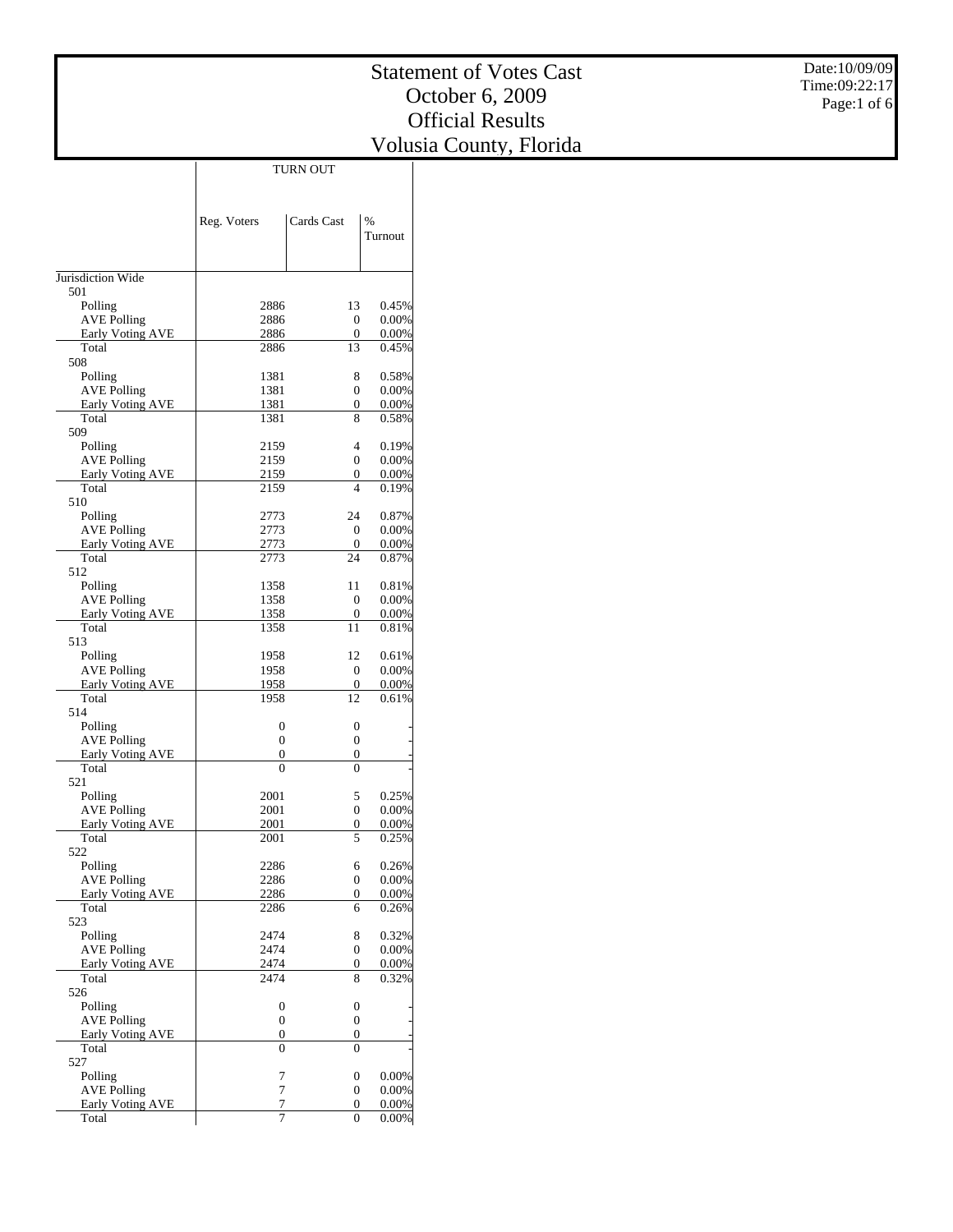$\mathbb{R}$ 

 $\overline{\phantom{a}}$ 

|                                  | Reg. Voters    | Cards Cast                       | %              |
|----------------------------------|----------------|----------------------------------|----------------|
|                                  |                |                                  | Turnout        |
| 528                              |                |                                  |                |
| Polling                          | 5              | $\boldsymbol{0}$                 | 0.00%          |
| <b>AVE Polling</b>               | 5              | $\overline{0}$                   | 0.00%          |
| Early Voting AVE                 | $\overline{5}$ | $\overline{0}$                   | 0.00%          |
| Total                            | 5              | $\overline{0}$                   | 0.00%          |
| 530                              |                |                                  |                |
| Polling<br><b>AVE Polling</b>    | 1808<br>1808   | 5<br>$\boldsymbol{0}$            | 0.28%<br>0.00% |
| Early Voting AVE                 | 1808           | 0                                | 0.00%          |
| Total                            | 1808           | 5                                | 0.28%          |
| 532                              |                |                                  |                |
| Polling                          | 2557           | 29                               | 1.13%          |
| <b>AVE Polling</b>               | 2557           | $\mathbf{0}$                     | 0.00%          |
| Early Voting AVE                 | 2557           | $\boldsymbol{0}$                 | 0.00%          |
| Total<br>533                     | 2557           | 29                               | 1.13%          |
| Polling                          | 1008           | 6                                | 0.60%          |
| <b>AVE Polling</b>               | 1008           | $\boldsymbol{0}$                 | 0.00%          |
| Early Voting AVE                 | 1008           | 0                                | 0.00%          |
| Total                            | 1008           | 6                                | 0.60%          |
| 534                              |                |                                  |                |
| Polling                          | 7              | $\overline{0}$                   | 0.00%          |
| <b>AVE Polling</b>               | 7              | $\boldsymbol{0}$                 | 0.00%          |
| Early Voting AVE                 | 7              | 0                                | 0.00%          |
| Total<br>602                     | 7              | $\overline{0}$                   | 0.00%          |
| Polling                          | 671            | $\overline{0}$                   | 0.00%          |
| <b>AVE Polling</b>               | 671            | $\boldsymbol{0}$                 | 0.00%          |
| Early Voting AVE                 | 671            | 0                                | 0.00%          |
| Total                            | 671            | $\theta$                         | 0.00%          |
| 603                              |                |                                  |                |
| Polling                          | 272            | $\overline{0}$                   | 0.00%          |
| <b>AVE Polling</b>               | 272            | $\boldsymbol{0}$                 | 0.00%          |
| Early Voting AVE<br>Total        | 272<br>272     | 0<br>$\Omega$                    | 0.00%<br>0.00% |
| 605                              |                |                                  |                |
| Polling                          | 141            | $\overline{0}$                   | 0.00%          |
| <b>AVE Polling</b>               | 141            | $\boldsymbol{0}$                 | 0.00%          |
| Early Voting AVE                 | 141            | 0                                | 0.00%          |
| Total                            | 141            | $\Omega$                         | 0.00%          |
| 615                              |                |                                  |                |
| Polling                          | 1441           | 2                                | 0.14%          |
| <b>AVE Polling</b>               | 1441           | $\overline{0}$<br>$\overline{0}$ | 0.00%<br>0.00% |
| <b>Early Voting AVE</b><br>Total | 1441<br>1441   | $\overline{2}$                   | 0.14%          |
| Early Voting OS                  |                |                                  |                |
| Early Voting OS                  | 0              | 29                               |                |
| Absentee                         | 0              | $\boldsymbol{0}$                 |                |
| Other Non-Polling                | $\mathbf{0}$   | $\boldsymbol{0}$                 |                |
| Total                            | $\theta$       | 29                               |                |
| Absentee                         |                |                                  |                |
| Early Voting OS                  | 0              | $\boldsymbol{0}$                 |                |
| Absentee<br>Other Non-Polling    | 0<br>0         | 689<br>$\boldsymbol{0}$          |                |
| Total                            | $\overline{0}$ | 689                              |                |
| Provisional                      |                |                                  |                |
| Early Voting OS                  | $\mathbf{0}$   | 0                                |                |
| Absentee                         | 0              | 0                                |                |
| Other Non-Polling                | 0              | 0                                |                |
| Total                            | $\overline{0}$ | $\theta$                         |                |
| Unscanned                        |                |                                  |                |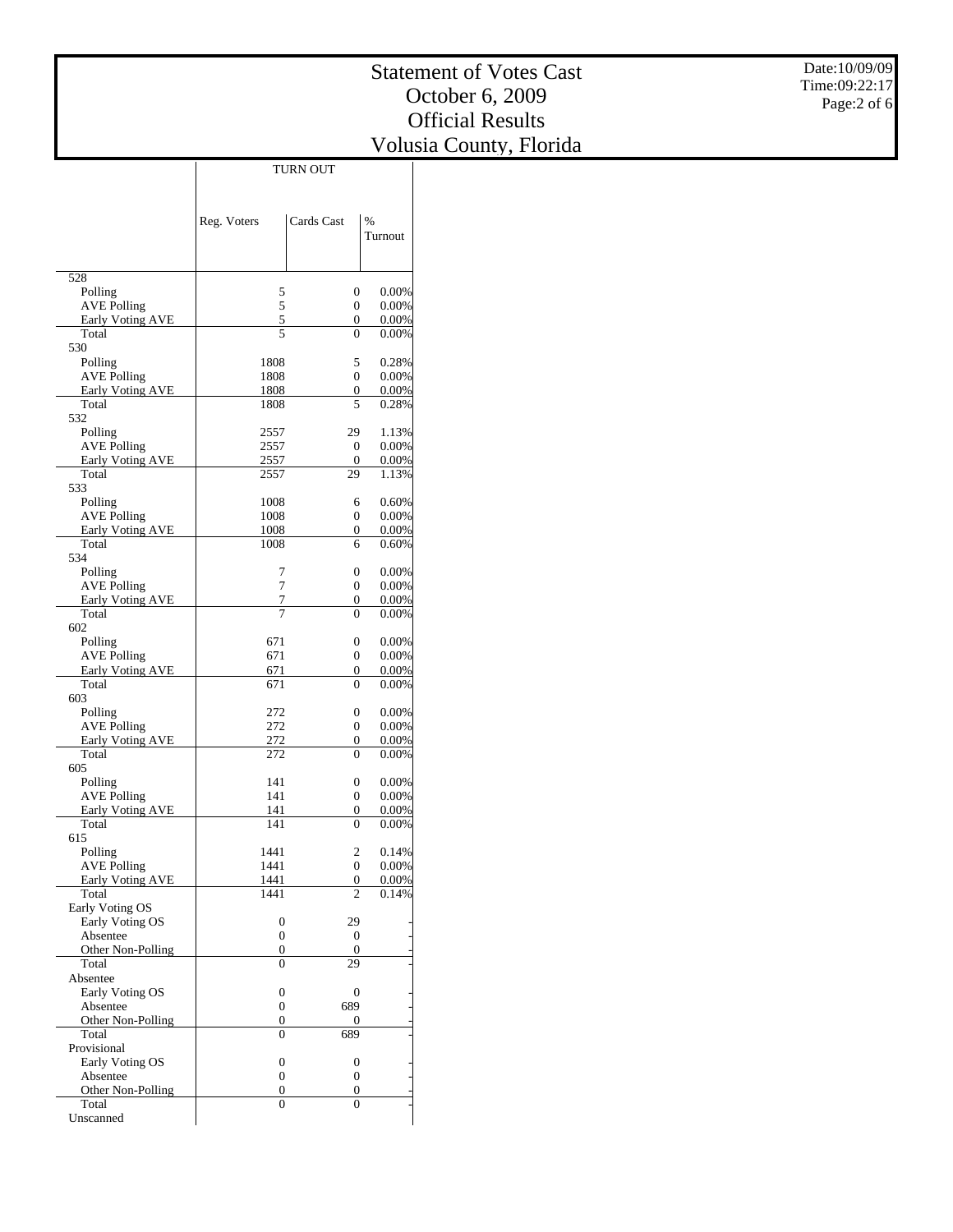|                       | Reg. Voters       | Cards Cast | $\frac{0}{0}$<br>Turnout |
|-----------------------|-------------------|------------|--------------------------|
| Early Voting OS       | 0                 | $\Omega$   |                          |
| Absentee              |                   |            |                          |
| Other Non-Polling     |                   |            |                          |
| Total                 | 0                 | 0          |                          |
| Provisional After 7PM |                   |            |                          |
| Early Voting OS       | $\mathbf{\Omega}$ | 0          |                          |
| Absentee              |                   | 0          |                          |
| Other Non-Polling     |                   | 0          |                          |
| Total                 | $\Omega$          | $\Omega$   |                          |
| Total                 |                   |            |                          |
| Polling               | 27193             | 133        | 0.49%                    |
| <b>AVE Polling</b>    | 27193             | 0          | 0.00%                    |
| Early Voting OS       | 27193             | 29         | 0.11%                    |
| Early Voting AVE      | 27193             | $\Omega$   | 0.00%                    |
| Absentee              | 27193             | 689        | 2.53%                    |
| Other Non-Polling     | 27193             | 0          | $0.00\%$                 |
| Total                 | 27193             | 851        | 3.13%                    |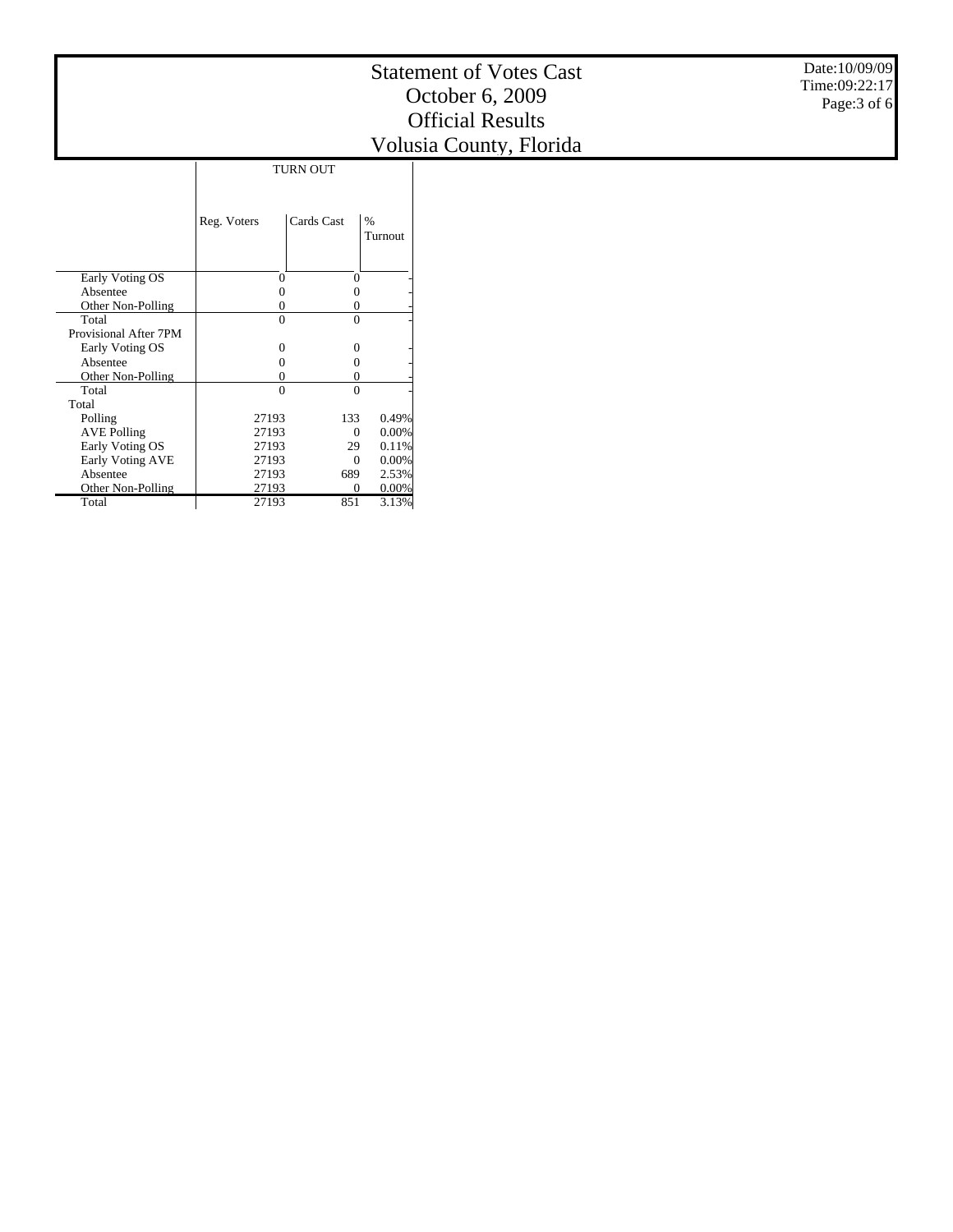Date:10/09/09 Time:09:22:17 Page:4 of 6

|                                               | State Senate Dist 8                |                                    |                                      |                        |                                                                          |                                    |                       |                                  |          |
|-----------------------------------------------|------------------------------------|------------------------------------|--------------------------------------|------------------------|--------------------------------------------------------------------------|------------------------------------|-----------------------|----------------------------------|----------|
|                                               | Reg. Voters                        | Times<br>Counted                   | <b>Total Votes</b>                   | Times<br>Over<br>Voted | Number<br>Of<br>Under                                                    | John Thrasher (REP)                |                       | Write-In Votes                   |          |
| Jurisdiction Wide                             |                                    |                                    |                                      |                        | Votes                                                                    |                                    |                       |                                  |          |
| 501                                           |                                    |                                    |                                      |                        |                                                                          |                                    |                       |                                  |          |
| Polling                                       | 2886                               | 13<br>$\mathbf{0}$                 | 13                                   |                        | $\boldsymbol{0}$<br>$\boldsymbol{0}$<br>$\mathbf{0}$                     |                                    | 10 76.92%             | 3                                | 23.08%   |
| <b>AVE Polling</b><br><b>Early Voting AVE</b> | 2886<br>2886                       | $\boldsymbol{0}$                   | $\boldsymbol{0}$<br>$\boldsymbol{0}$ |                        | $\boldsymbol{0}$<br>$\boldsymbol{0}$<br>$\mathbf{0}$                     | $\mathbf{0}$<br>$\theta$           |                       | $\boldsymbol{0}$<br>$\mathbf{0}$ |          |
| Total                                         | 2886                               | 13                                 | 13                                   |                        | $\theta$<br>$\overline{0}$                                               |                                    | 10 76.92%             | 3                                | 23.08%   |
| 508                                           |                                    |                                    |                                      |                        |                                                                          |                                    |                       |                                  |          |
| Polling                                       | 1381                               | 8                                  | 8                                    |                        | $\boldsymbol{0}$<br>$\boldsymbol{0}$                                     |                                    | 8 100.00%             | $\mathbf{0}$                     | 0.00%    |
| <b>AVE Polling</b>                            | 1381                               | $\mathbf{0}$                       | $\boldsymbol{0}$                     |                        | $\mathbf{0}$<br>$\mathbf{0}$                                             | $\boldsymbol{0}$                   |                       | $\mathbf{0}$                     |          |
| Early Voting AVE<br>Total                     | 1381<br>1381                       | $\overline{0}$<br>8                | $\mathbf{0}$<br>8                    |                        | $\boldsymbol{0}$<br>$\mathbf{0}$<br>$\overline{0}$<br>$\overline{0}$     | $\mathbf{0}$                       | 8 100.00%             | $\mathbf{0}$<br>$\mathbf{0}$     | $0.00\%$ |
| 509                                           |                                    |                                    |                                      |                        |                                                                          |                                    |                       |                                  |          |
| Polling                                       | 2159                               | 4                                  | 4                                    |                        | $\mathbf{0}$<br>$\boldsymbol{0}$                                         |                                    | 4 100.00%             | $\mathbf{0}$                     | $0.00\%$ |
| <b>AVE Polling</b>                            | 2159                               | $\boldsymbol{0}$                   | $\boldsymbol{0}$                     |                        | $\boldsymbol{0}$<br>$\boldsymbol{0}$                                     | $\boldsymbol{0}$                   |                       | $\mathbf{0}$                     |          |
| Early Voting AVE                              | 2159                               | $\overline{0}$                     | $\overline{0}$                       |                        | $\boldsymbol{0}$<br>$\mathbf{0}$                                         | $\overline{0}$                     |                       | $\mathbf{0}$                     |          |
| Total                                         | 2159                               | $\overline{4}$                     | 4                                    |                        | $\overline{0}$<br>$\theta$                                               |                                    | 4 100.00%             | $\mathbf{0}$                     | 0.00%    |
| 510                                           |                                    |                                    |                                      |                        |                                                                          |                                    |                       |                                  |          |
| Polling<br><b>AVE Polling</b>                 | 2773<br>2773                       | 24<br>$\mathbf{0}$                 | 24<br>$\mathbf{0}$                   |                        | $\boldsymbol{0}$<br>$\boldsymbol{0}$<br>$\mathbf{0}$<br>$\mathbf{0}$     | $\mathbf{0}$                       | 24 100.00%            | $\mathbf{0}$<br>$\mathbf{0}$     | 0.00%    |
| Early Voting AVE                              | 2773                               | $\boldsymbol{0}$                   | $\mathbf{0}$                         |                        | $\boldsymbol{0}$<br>$\boldsymbol{0}$                                     | $\theta$                           |                       | $\mathbf{0}$                     |          |
| Total                                         | 2773                               | 24                                 | 24                                   |                        | $\overline{0}$<br>$\Omega$                                               |                                    | 24 100.00%            | $\mathbf{0}$                     | $0.00\%$ |
| 512                                           |                                    |                                    |                                      |                        |                                                                          |                                    |                       |                                  |          |
| Polling                                       | 1358                               | 11                                 | 11                                   |                        | $\mathbf{0}$<br>$\boldsymbol{0}$                                         |                                    | 11 100.00%            | $\mathbf{0}$                     | 0.00%    |
| <b>AVE Polling</b>                            | 1358                               | $\boldsymbol{0}$                   | $\boldsymbol{0}$                     |                        | $\boldsymbol{0}$<br>$\boldsymbol{0}$                                     | $\mathbf{0}$                       |                       | $\mathbf{0}$                     |          |
| Early Voting AVE                              | 1358                               | $\mathbf{0}$                       | $\boldsymbol{0}$                     |                        | $\boldsymbol{0}$<br>$\boldsymbol{0}$                                     | $\theta$                           |                       | $\mathbf{0}$                     |          |
| Total<br>513                                  | 1358                               | 11                                 | 11                                   |                        | $\theta$<br>$\Omega$                                                     |                                    | 11 100.00%            | $\overline{0}$                   | 0.00%    |
| Polling                                       | 1958                               | 12                                 | 12                                   |                        | $\boldsymbol{0}$<br>$\boldsymbol{0}$                                     |                                    | 11 91.67%             | $\mathbf{1}$                     | 8.33%    |
| <b>AVE Polling</b>                            | 1958                               | $\mathbf{0}$                       | $\boldsymbol{0}$                     |                        | $\mathbf{0}$<br>$\mathbf{0}$                                             | $\mathbf{0}$                       |                       | $\mathbf{0}$                     |          |
| Early Voting AVE                              | 1958                               | $\mathbf{0}$                       | $\mathbf{0}$                         |                        | $\boldsymbol{0}$<br>$\boldsymbol{0}$                                     | $\theta$                           |                       | $\mathbf{0}$                     |          |
| Total                                         | 1958                               | 12                                 | 12                                   |                        | $\mathbf{0}$<br>$\mathbf{0}$                                             | 11                                 | 91.67%                | $\mathbf{1}$                     | 8.33%    |
| 514                                           |                                    |                                    |                                      |                        |                                                                          |                                    |                       |                                  |          |
| Polling                                       | $\boldsymbol{0}$                   | $\boldsymbol{0}$                   | $\boldsymbol{0}$                     |                        | $\mathbf{0}$<br>$\boldsymbol{0}$                                         | $\boldsymbol{0}$                   |                       | $\boldsymbol{0}$                 |          |
| <b>AVE Polling</b><br>Early Voting AVE        | $\boldsymbol{0}$<br>$\overline{0}$ | $\boldsymbol{0}$<br>$\overline{0}$ | $\boldsymbol{0}$<br>$\mathbf{0}$     |                        | $\boldsymbol{0}$<br>$\boldsymbol{0}$<br>$\boldsymbol{0}$<br>$\mathbf{0}$ | $\boldsymbol{0}$<br>$\Omega$       |                       | $\mathbf{0}$<br>$\mathbf{0}$     |          |
| Total                                         | $\overline{0}$                     | $\overline{0}$                     | $\overline{0}$                       |                        | $\theta$<br>$\theta$                                                     | $\overline{0}$                     |                       | $\Omega$                         |          |
| 521                                           |                                    |                                    |                                      |                        |                                                                          |                                    |                       |                                  |          |
| Polling                                       | 2001                               | 5                                  | 5                                    |                        | $\mathbf{0}$<br>$\boldsymbol{0}$                                         | 4                                  | 80.00%                | 1                                | 20.00%   |
| <b>AVE Polling</b>                            | 2001                               | $\mathbf{0}$                       | $\boldsymbol{0}$                     |                        | $\mathbf{0}$<br>$\mathbf{0}$                                             | $\boldsymbol{0}$                   |                       | $\mathbf{0}$                     |          |
| <b>Early Voting AVE</b>                       | 2001                               | $\boldsymbol{0}$                   | $\mathbf{0}$                         |                        | $\boldsymbol{0}$<br>$\mathbf{0}$                                         | $\Omega$                           |                       | $\mathbf{0}$                     |          |
| Total                                         | 2001                               | 5                                  | 5                                    |                        | $\mathbf{0}$<br>$\theta$                                                 |                                    | $4\overline{80.00\%}$ | $\mathbf{1}$                     | 20.00%   |
| 522<br>Polling                                | 2286                               | 6                                  | 6                                    |                        | $\boldsymbol{0}$<br>$\boldsymbol{0}$                                     | 4                                  | 66.67%                | $\sqrt{2}$                       | 33.33%   |
| <b>AVE Polling</b>                            | 2286                               | $\boldsymbol{0}$                   | $\boldsymbol{0}$                     |                        | $\boldsymbol{0}$<br>$\mathbf{0}$                                         | $\boldsymbol{0}$                   |                       | $\mathbf{0}$                     |          |
| Early Voting AVE                              | 2286                               | $\overline{0}$                     | $\overline{0}$                       |                        | $\mathbf{0}$<br>$\mathbf{0}$                                             | $\overline{0}$                     |                       | $\mathbf{0}$                     |          |
| Total                                         | 2286                               | 6                                  | 6                                    |                        | $\overline{0}$<br>$\overline{0}$                                         | $\overline{4}$                     | 66.67%                | $\overline{2}$                   | 33.33%   |
| 523                                           |                                    |                                    |                                      |                        |                                                                          |                                    |                       |                                  |          |
| Polling                                       | 2474                               | $\,$ 8 $\,$                        | 8                                    |                        | $\boldsymbol{0}$<br>$\boldsymbol{0}$                                     |                                    | 8 100.00%             | $\mathbf{0}$                     | $0.00\%$ |
| <b>AVE Polling</b>                            | 2474                               | $\mathbf{0}$                       | $\boldsymbol{0}$                     |                        | $\mathbf{0}$<br>$\boldsymbol{0}$                                         | $\boldsymbol{0}$                   |                       | $\boldsymbol{0}$                 |          |
| Early Voting AVE                              | 2474                               | $\boldsymbol{0}$<br>8              | $\mathbf{0}$<br>8                    |                        | $\mathbf{0}$<br>$\mathbf{0}$<br>$\mathbf{0}$<br>$\overline{0}$           | $\boldsymbol{0}$                   | 8 100.00%             | $\mathbf{0}$<br>$\mathbf{0}$     |          |
| Total<br>526                                  | 2474                               |                                    |                                      |                        |                                                                          |                                    |                       |                                  | $0.00\%$ |
| Polling                                       | $\boldsymbol{0}$                   | $\boldsymbol{0}$                   | $\boldsymbol{0}$                     |                        | $\boldsymbol{0}$<br>$\boldsymbol{0}$                                     | $\boldsymbol{0}$                   |                       | $\boldsymbol{0}$                 |          |
| <b>AVE Polling</b>                            | $\boldsymbol{0}$                   | $\boldsymbol{0}$                   | $\boldsymbol{0}$                     |                        | $\boldsymbol{0}$<br>$\boldsymbol{0}$                                     | $\boldsymbol{0}$                   |                       | $\boldsymbol{0}$                 |          |
| <b>Early Voting AVE</b>                       | $\boldsymbol{0}$                   | $\boldsymbol{0}$                   | $\boldsymbol{0}$                     |                        | $\boldsymbol{0}$<br>$\mathbf{0}$                                         | $\mathbf{0}$                       |                       | $\mathbf{0}$                     |          |
| Total                                         | $\overline{0}$                     | $\overline{0}$                     | $\overline{0}$                       |                        | $\overline{0}$<br>$\overline{0}$                                         | $\overline{0}$                     |                       | $\mathbf{0}$                     |          |
| 527                                           |                                    |                                    |                                      |                        |                                                                          |                                    |                       |                                  |          |
| Polling                                       | 7                                  | $\boldsymbol{0}$                   | $\boldsymbol{0}$                     |                        | $\boldsymbol{0}$<br>$\boldsymbol{0}$                                     | $\boldsymbol{0}$                   |                       | $\boldsymbol{0}$                 |          |
| <b>AVE Polling</b><br>Early Voting AVE        | 7<br>$\tau$                        | $\mathbf{0}$<br>$\boldsymbol{0}$   | $\boldsymbol{0}$<br>$\boldsymbol{0}$ |                        | $\boldsymbol{0}$<br>$\mathbf{0}$<br>$\mathbf{0}$<br>$\mathbf{0}$         | $\boldsymbol{0}$<br>$\overline{0}$ |                       | $\mathbf{0}$<br>$\mathbf{0}$     |          |
| Total                                         | $\tau$                             | $\boldsymbol{0}$                   | $\boldsymbol{0}$                     |                        | $\boldsymbol{0}$<br>$\boldsymbol{0}$                                     | $\mathbf{0}$                       |                       | $\mathbf{0}$                     |          |
|                                               |                                    |                                    |                                      |                        |                                                                          |                                    |                       |                                  |          |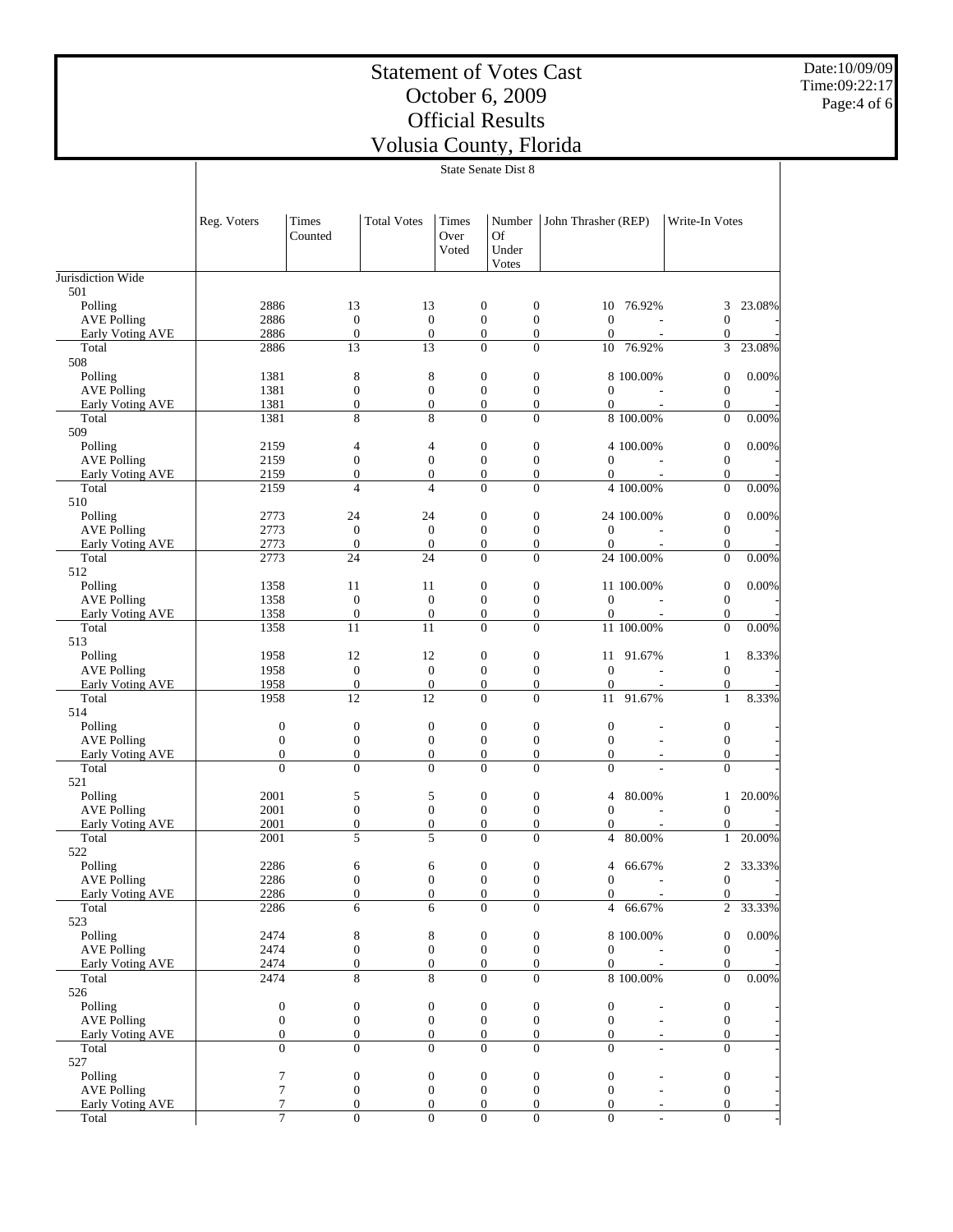# Statement of Votes Cast October 6, 2009 Official Results

Date:10/09/09 Time:09:22:17 Page:5 of 6

| Volusia County, Florida |  |
|-------------------------|--|
| State Senate Dist 8     |  |

| <b>Total Votes</b><br>Times<br>Times<br>Number<br>John Thrasher (REP)<br>Write-In Votes<br>Reg. Voters<br>Of<br>Counted<br>Over<br>Voted<br>Under<br>Votes<br>528<br>5<br>$\boldsymbol{0}$<br>$\boldsymbol{0}$<br>$\boldsymbol{0}$<br>$\boldsymbol{0}$<br>Polling<br>$\boldsymbol{0}$<br>$\boldsymbol{0}$<br>5<br>$\boldsymbol{0}$<br>$\boldsymbol{0}$<br>$\boldsymbol{0}$<br>$\boldsymbol{0}$<br>$\boldsymbol{0}$<br><b>AVE Polling</b><br>$\mathbf{0}$<br>5<br>$\boldsymbol{0}$<br>$\boldsymbol{0}$<br>$\boldsymbol{0}$<br>$\boldsymbol{0}$<br>$\overline{0}$<br>$\boldsymbol{0}$<br>Early Voting AVE<br>5<br>$\mathbf{0}$<br>$\overline{0}$<br>$\Omega$<br>$\Omega$<br>$\overline{0}$<br>$\overline{0}$<br>Total<br>530<br>Polling<br>1808<br>5<br>$\mathbf{0}$<br>$\boldsymbol{0}$<br>20.00%<br>5<br>$\overline{4}$<br>80.00%<br>$\mathbf{1}$<br>1808<br>$\mathbf{0}$<br>$\boldsymbol{0}$<br><b>AVE Polling</b><br>$\mathbf{0}$<br>$\boldsymbol{0}$<br>$\mathbf{0}$<br>$\boldsymbol{0}$<br>$\boldsymbol{0}$<br>$\overline{0}$<br>Early Voting AVE<br>1808<br>$\mathbf{0}$<br>$\mathbf{0}$<br>$\boldsymbol{0}$<br>$\overline{0}$<br>1808<br>5<br>5<br>$\overline{0}$<br>$\overline{0}$<br>Total<br>$\overline{4}$<br>80.00%<br>$\mathbf{1}$<br>20.00%<br>532<br>$\boldsymbol{0}$<br>$\boldsymbol{0}$<br>6.90%<br>Polling<br>29<br>29<br>$\boldsymbol{2}$<br>2557<br>27<br>93.10%<br>$\boldsymbol{0}$<br>$\boldsymbol{0}$<br><b>AVE Polling</b><br>2557<br>$\mathbf{0}$<br>$\boldsymbol{0}$<br>$\mathbf{0}$<br>$\boldsymbol{0}$<br>2557<br><b>Early Voting AVE</b><br>$\boldsymbol{0}$<br>$\boldsymbol{0}$<br>$\boldsymbol{0}$<br>$\boldsymbol{0}$<br>$\theta$<br>$\boldsymbol{0}$<br>29<br>29<br>$\Omega$<br>$\Omega$<br>27 93.10%<br>$\overline{c}$<br>6.90%<br>Total<br>2557<br>533<br>0.00%<br>1008<br>$\boldsymbol{0}$<br>$\boldsymbol{0}$<br>6 100.00%<br>$\boldsymbol{0}$<br>Polling<br>6<br>6<br>$\boldsymbol{0}$<br>$\boldsymbol{0}$<br>$\boldsymbol{0}$<br><b>AVE Polling</b><br>1008<br>$\boldsymbol{0}$<br>$\mathbf{0}$<br>$\boldsymbol{0}$<br>1008<br>$\mathbf{0}$<br>$\boldsymbol{0}$<br>$\boldsymbol{0}$<br>$\boldsymbol{0}$<br>$\boldsymbol{0}$<br>$\boldsymbol{0}$<br>Early Voting AVE<br>Total<br>1008<br>$\Omega$<br>$\Omega$<br>6 100.00%<br>$\overline{0}$<br>0.00%<br>6<br>6<br>534<br>7<br>$\boldsymbol{0}$<br>$\boldsymbol{0}$<br>$\boldsymbol{0}$<br>$\boldsymbol{0}$<br>$\boldsymbol{0}$<br>$\boldsymbol{0}$<br>Polling<br>$\tau$<br>$\mathbf{0}$<br>$\boldsymbol{0}$<br>$\overline{0}$<br>$\boldsymbol{0}$<br><b>AVE Polling</b><br>$\mathbf{0}$<br>$\overline{0}$<br>÷,<br>$\tau$<br>$\boldsymbol{0}$<br>$\boldsymbol{0}$<br>$\boldsymbol{0}$<br><b>Early Voting AVE</b><br>$\boldsymbol{0}$<br>$\boldsymbol{0}$<br>$\overline{0}$<br>٠<br>$\overline{7}$<br>$\Omega$<br>$\mathbf{0}$<br>$\Omega$<br>$\Omega$<br>$\theta$<br>$\overline{0}$<br>Total<br>÷,<br>602<br>Polling<br>671<br>$\boldsymbol{0}$<br>$\boldsymbol{0}$<br>$\boldsymbol{0}$<br>$\boldsymbol{0}$<br>$\boldsymbol{0}$<br>0<br>$\boldsymbol{0}$<br>$\boldsymbol{0}$<br>$\boldsymbol{0}$<br><b>AVE Polling</b><br>671<br>$\boldsymbol{0}$<br>$\boldsymbol{0}$<br>$\boldsymbol{0}$<br>$\mathbf{0}$<br>$\mathbf{0}$<br>Early Voting AVE<br>671<br>$\mathbf{0}$<br>$\mathbf{0}$<br>$\theta$<br>$\mathbf{0}$<br>$\overline{\phantom{0}}$<br>$\overline{0}$<br>$\overline{0}$<br>$\overline{0}$<br>$\mathbf{0}$<br>$\overline{0}$<br>$\overline{0}$<br>Total<br>671<br>L<br>603<br>$\boldsymbol{0}$<br>$\boldsymbol{0}$<br>$\boldsymbol{0}$<br>272<br>$\boldsymbol{0}$<br>$\boldsymbol{0}$<br>$\boldsymbol{0}$<br>Polling<br>$\overline{0}$<br>$\boldsymbol{0}$<br>$\boldsymbol{0}$<br><b>AVE Polling</b><br>272<br>$\mathbf{0}$<br>$\overline{0}$<br>$\boldsymbol{0}$<br>272<br>Early Voting AVE<br>$\boldsymbol{0}$<br>$\boldsymbol{0}$<br>$\boldsymbol{0}$<br>$\boldsymbol{0}$<br>$\overline{0}$<br>$\boldsymbol{0}$<br>٠<br>$\theta$<br>$\overline{0}$<br>$\theta$<br>$\Omega$<br>$\theta$<br>Total<br>272<br>$\theta$<br>605<br>$\boldsymbol{0}$<br>$\boldsymbol{0}$<br>$\boldsymbol{0}$<br>$\boldsymbol{0}$<br>$\boldsymbol{0}$<br>$\boldsymbol{0}$<br>Polling<br>141<br>$\boldsymbol{0}$<br>$\boldsymbol{0}$<br>$\boldsymbol{0}$<br>$\boldsymbol{0}$<br><b>AVE Polling</b><br>141<br>$\boldsymbol{0}$<br>$\boldsymbol{0}$<br>$\mathbf{0}$<br>$\boldsymbol{0}$<br>$\boldsymbol{0}$<br>$\boldsymbol{0}$<br>$\overline{0}$<br>$\mathbf{0}$<br>Early Voting AVE<br>141<br>$\overline{\phantom{0}}$<br>141<br>$\overline{0}$<br>$\theta$<br>$\Omega$<br>Total<br>$\Omega$<br>$\theta$<br>$\mathbf{0}$<br>615<br>$\mathfrak{2}$<br>$\overline{c}$<br>$0.00\%$<br>$\mathbf{0}$<br>$\boldsymbol{0}$<br>$\boldsymbol{0}$<br>Polling<br>1441<br>2 100.00%<br>AVE Polling<br>1441<br>$\boldsymbol{0}$<br>$\boldsymbol{0}$<br>$\boldsymbol{0}$<br>$\boldsymbol{0}$<br>$\boldsymbol{0}$<br>$\boldsymbol{0}$<br>1441<br>$\boldsymbol{0}$<br>$\boldsymbol{0}$<br>$\mathbf{0}$<br>$\boldsymbol{0}$<br>$\overline{0}$<br>$\boldsymbol{0}$<br>Early Voting AVE<br>$\overline{2}$<br>$\overline{2}$<br>1441<br>$\Omega$<br>$\Omega$<br>2 100.00%<br>$\boldsymbol{0}$<br>$0.00\%$<br>Total<br>Early Voting OS<br>Early Voting OS<br>29<br>29<br>13.79%<br>27193<br>$\boldsymbol{0}$<br>$\boldsymbol{0}$<br>25 86.21%<br>4<br>27193<br>$\mathbf{0}$<br>$\mathbf{0}$<br>$\boldsymbol{0}$<br>Absentee<br>$\mathbf{0}$<br>$\mathbf{0}$<br>$\mathbf{0}$<br>27193<br>$\mathbf{0}$<br>$\mathbf{0}$<br>Other Non-Polling<br>$\theta$<br>$\boldsymbol{0}$<br>$\mathbf{0}$<br>$\boldsymbol{0}$<br>13.79%<br>Total<br>29<br>29<br>$\overline{0}$<br>$\overline{0}$<br>25 86.21%<br>$\overline{4}$<br>$\boldsymbol{0}$<br>Absentee<br>Early Voting OS<br>$\mathbf{0}$<br>$\boldsymbol{0}$<br>$\boldsymbol{0}$<br>$\boldsymbol{0}$<br>27193<br>$\boldsymbol{0}$<br>$\boldsymbol{0}$<br>689<br>682<br>$\tau$<br>7.18%<br>Absentee<br>27193<br>$\boldsymbol{0}$<br>633 92.82%<br>49<br>Other Non-Polling<br>27193<br>$\mathbf{0}$<br>$\mathbf{0}$<br>$\boldsymbol{0}$<br>$\boldsymbol{0}$<br>$\mathbf{0}$<br>$\mathbf{0}$<br>$\overline{7}$<br>Total<br>689<br>682<br>$\mathbf{0}$<br>633<br>92.82%<br>49<br>7.18%<br>$\boldsymbol{0}$<br>Provisional<br>$\mathbf{0}$<br>$\boldsymbol{0}$<br>Early Voting OS<br>27193<br>$\boldsymbol{0}$<br>$\boldsymbol{0}$<br>$\boldsymbol{0}$<br>$\mathbf{0}$<br>27193<br>$\mathbf{0}$<br>$\mathbf{0}$<br>$\mathbf{0}$<br>Absentee<br>$\mathbf{0}$<br>$\mathbf{0}$<br>$\mathbf{0}$<br>27193<br>$\mathbf{0}$<br>$\overline{0}$<br>$\overline{0}$<br>Other Non-Polling<br>$\overline{0}$<br>$\overline{0}$<br>$\overline{0}$<br>$\overline{\phantom{a}}$<br>Total<br>$\boldsymbol{0}$<br>$\boldsymbol{0}$<br>$\boldsymbol{0}$<br>$\boldsymbol{0}$<br>$\overline{0}$<br>$\overline{0}$<br>$\boldsymbol{0}$<br>Unscanned | State Senate Dist 8 |  |  |  |  |  |  |  |  |
|-----------------------------------------------------------------------------------------------------------------------------------------------------------------------------------------------------------------------------------------------------------------------------------------------------------------------------------------------------------------------------------------------------------------------------------------------------------------------------------------------------------------------------------------------------------------------------------------------------------------------------------------------------------------------------------------------------------------------------------------------------------------------------------------------------------------------------------------------------------------------------------------------------------------------------------------------------------------------------------------------------------------------------------------------------------------------------------------------------------------------------------------------------------------------------------------------------------------------------------------------------------------------------------------------------------------------------------------------------------------------------------------------------------------------------------------------------------------------------------------------------------------------------------------------------------------------------------------------------------------------------------------------------------------------------------------------------------------------------------------------------------------------------------------------------------------------------------------------------------------------------------------------------------------------------------------------------------------------------------------------------------------------------------------------------------------------------------------------------------------------------------------------------------------------------------------------------------------------------------------------------------------------------------------------------------------------------------------------------------------------------------------------------------------------------------------------------------------------------------------------------------------------------------------------------------------------------------------------------------------------------------------------------------------------------------------------------------------------------------------------------------------------------------------------------------------------------------------------------------------------------------------------------------------------------------------------------------------------------------------------------------------------------------------------------------------------------------------------------------------------------------------------------------------------------------------------------------------------------------------------------------------------------------------------------------------------------------------------------------------------------------------------------------------------------------------------------------------------------------------------------------------------------------------------------------------------------------------------------------------------------------------------------------------------------------------------------------------------------------------------------------------------------------------------------------------------------------------------------------------------------------------------------------------------------------------------------------------------------------------------------------------------------------------------------------------------------------------------------------------------------------------------------------------------------------------------------------------------------------------------------------------------------------------------------------------------------------------------------------------------------------------------------------------------------------------------------------------------------------------------------------------------------------------------------------------------------------------------------------------------------------------------------------------------------------------------------------------------------------------------------------------------------------------------------------------------------------------------------------------------------------------------------------------------------------------------------------------------------------------------------------------------------------------------------------------------------------------------------------------------------------------------------------------------------------------------------------------------------------------------------------------------------------------------------------------------------------------------------------------------------------------------------------------------------------------------------------------------------------------------------------------------------------------------------------------------------------------------------------------------------------------------------------------------------------------------------------------------------------------------------------------------------------------------------------------------------------------------------------------------------------------------------------------------------------------------------------------------------------------------------------------------------------------------------------------------------------------------------------------------------------------------------------------------------------------------------------------------------------------------------------------------------------------------------------------------------------------------------------------------------------------------------------------------------------------------------------------------------------------------------------------------------------------------------------------------------------------------------------------------------------------------------------------------------------------------------------------------------------------------------------------------------------------------------------------------|---------------------|--|--|--|--|--|--|--|--|
|                                                                                                                                                                                                                                                                                                                                                                                                                                                                                                                                                                                                                                                                                                                                                                                                                                                                                                                                                                                                                                                                                                                                                                                                                                                                                                                                                                                                                                                                                                                                                                                                                                                                                                                                                                                                                                                                                                                                                                                                                                                                                                                                                                                                                                                                                                                                                                                                                                                                                                                                                                                                                                                                                                                                                                                                                                                                                                                                                                                                                                                                                                                                                                                                                                                                                                                                                                                                                                                                                                                                                                                                                                                                                                                                                                                                                                                                                                                                                                                                                                                                                                                                                                                                                                                                                                                                                                                                                                                                                                                                                                                                                                                                                                                                                                                                                                                                                                                                                                                                                                                                                                                                                                                                                                                                                                                                                                                                                                                                                                                                                                                                                                                                                                                                                                                                                                                                                                                                                                                                                                                                                                                                                                                                                                                                                                                                                                                                                                                                                                                                                                                                                                                                                                                                                                                                                       |                     |  |  |  |  |  |  |  |  |
|                                                                                                                                                                                                                                                                                                                                                                                                                                                                                                                                                                                                                                                                                                                                                                                                                                                                                                                                                                                                                                                                                                                                                                                                                                                                                                                                                                                                                                                                                                                                                                                                                                                                                                                                                                                                                                                                                                                                                                                                                                                                                                                                                                                                                                                                                                                                                                                                                                                                                                                                                                                                                                                                                                                                                                                                                                                                                                                                                                                                                                                                                                                                                                                                                                                                                                                                                                                                                                                                                                                                                                                                                                                                                                                                                                                                                                                                                                                                                                                                                                                                                                                                                                                                                                                                                                                                                                                                                                                                                                                                                                                                                                                                                                                                                                                                                                                                                                                                                                                                                                                                                                                                                                                                                                                                                                                                                                                                                                                                                                                                                                                                                                                                                                                                                                                                                                                                                                                                                                                                                                                                                                                                                                                                                                                                                                                                                                                                                                                                                                                                                                                                                                                                                                                                                                                                                       |                     |  |  |  |  |  |  |  |  |
|                                                                                                                                                                                                                                                                                                                                                                                                                                                                                                                                                                                                                                                                                                                                                                                                                                                                                                                                                                                                                                                                                                                                                                                                                                                                                                                                                                                                                                                                                                                                                                                                                                                                                                                                                                                                                                                                                                                                                                                                                                                                                                                                                                                                                                                                                                                                                                                                                                                                                                                                                                                                                                                                                                                                                                                                                                                                                                                                                                                                                                                                                                                                                                                                                                                                                                                                                                                                                                                                                                                                                                                                                                                                                                                                                                                                                                                                                                                                                                                                                                                                                                                                                                                                                                                                                                                                                                                                                                                                                                                                                                                                                                                                                                                                                                                                                                                                                                                                                                                                                                                                                                                                                                                                                                                                                                                                                                                                                                                                                                                                                                                                                                                                                                                                                                                                                                                                                                                                                                                                                                                                                                                                                                                                                                                                                                                                                                                                                                                                                                                                                                                                                                                                                                                                                                                                                       |                     |  |  |  |  |  |  |  |  |
|                                                                                                                                                                                                                                                                                                                                                                                                                                                                                                                                                                                                                                                                                                                                                                                                                                                                                                                                                                                                                                                                                                                                                                                                                                                                                                                                                                                                                                                                                                                                                                                                                                                                                                                                                                                                                                                                                                                                                                                                                                                                                                                                                                                                                                                                                                                                                                                                                                                                                                                                                                                                                                                                                                                                                                                                                                                                                                                                                                                                                                                                                                                                                                                                                                                                                                                                                                                                                                                                                                                                                                                                                                                                                                                                                                                                                                                                                                                                                                                                                                                                                                                                                                                                                                                                                                                                                                                                                                                                                                                                                                                                                                                                                                                                                                                                                                                                                                                                                                                                                                                                                                                                                                                                                                                                                                                                                                                                                                                                                                                                                                                                                                                                                                                                                                                                                                                                                                                                                                                                                                                                                                                                                                                                                                                                                                                                                                                                                                                                                                                                                                                                                                                                                                                                                                                                                       |                     |  |  |  |  |  |  |  |  |
|                                                                                                                                                                                                                                                                                                                                                                                                                                                                                                                                                                                                                                                                                                                                                                                                                                                                                                                                                                                                                                                                                                                                                                                                                                                                                                                                                                                                                                                                                                                                                                                                                                                                                                                                                                                                                                                                                                                                                                                                                                                                                                                                                                                                                                                                                                                                                                                                                                                                                                                                                                                                                                                                                                                                                                                                                                                                                                                                                                                                                                                                                                                                                                                                                                                                                                                                                                                                                                                                                                                                                                                                                                                                                                                                                                                                                                                                                                                                                                                                                                                                                                                                                                                                                                                                                                                                                                                                                                                                                                                                                                                                                                                                                                                                                                                                                                                                                                                                                                                                                                                                                                                                                                                                                                                                                                                                                                                                                                                                                                                                                                                                                                                                                                                                                                                                                                                                                                                                                                                                                                                                                                                                                                                                                                                                                                                                                                                                                                                                                                                                                                                                                                                                                                                                                                                                                       |                     |  |  |  |  |  |  |  |  |
|                                                                                                                                                                                                                                                                                                                                                                                                                                                                                                                                                                                                                                                                                                                                                                                                                                                                                                                                                                                                                                                                                                                                                                                                                                                                                                                                                                                                                                                                                                                                                                                                                                                                                                                                                                                                                                                                                                                                                                                                                                                                                                                                                                                                                                                                                                                                                                                                                                                                                                                                                                                                                                                                                                                                                                                                                                                                                                                                                                                                                                                                                                                                                                                                                                                                                                                                                                                                                                                                                                                                                                                                                                                                                                                                                                                                                                                                                                                                                                                                                                                                                                                                                                                                                                                                                                                                                                                                                                                                                                                                                                                                                                                                                                                                                                                                                                                                                                                                                                                                                                                                                                                                                                                                                                                                                                                                                                                                                                                                                                                                                                                                                                                                                                                                                                                                                                                                                                                                                                                                                                                                                                                                                                                                                                                                                                                                                                                                                                                                                                                                                                                                                                                                                                                                                                                                                       |                     |  |  |  |  |  |  |  |  |
|                                                                                                                                                                                                                                                                                                                                                                                                                                                                                                                                                                                                                                                                                                                                                                                                                                                                                                                                                                                                                                                                                                                                                                                                                                                                                                                                                                                                                                                                                                                                                                                                                                                                                                                                                                                                                                                                                                                                                                                                                                                                                                                                                                                                                                                                                                                                                                                                                                                                                                                                                                                                                                                                                                                                                                                                                                                                                                                                                                                                                                                                                                                                                                                                                                                                                                                                                                                                                                                                                                                                                                                                                                                                                                                                                                                                                                                                                                                                                                                                                                                                                                                                                                                                                                                                                                                                                                                                                                                                                                                                                                                                                                                                                                                                                                                                                                                                                                                                                                                                                                                                                                                                                                                                                                                                                                                                                                                                                                                                                                                                                                                                                                                                                                                                                                                                                                                                                                                                                                                                                                                                                                                                                                                                                                                                                                                                                                                                                                                                                                                                                                                                                                                                                                                                                                                                                       |                     |  |  |  |  |  |  |  |  |
|                                                                                                                                                                                                                                                                                                                                                                                                                                                                                                                                                                                                                                                                                                                                                                                                                                                                                                                                                                                                                                                                                                                                                                                                                                                                                                                                                                                                                                                                                                                                                                                                                                                                                                                                                                                                                                                                                                                                                                                                                                                                                                                                                                                                                                                                                                                                                                                                                                                                                                                                                                                                                                                                                                                                                                                                                                                                                                                                                                                                                                                                                                                                                                                                                                                                                                                                                                                                                                                                                                                                                                                                                                                                                                                                                                                                                                                                                                                                                                                                                                                                                                                                                                                                                                                                                                                                                                                                                                                                                                                                                                                                                                                                                                                                                                                                                                                                                                                                                                                                                                                                                                                                                                                                                                                                                                                                                                                                                                                                                                                                                                                                                                                                                                                                                                                                                                                                                                                                                                                                                                                                                                                                                                                                                                                                                                                                                                                                                                                                                                                                                                                                                                                                                                                                                                                                                       |                     |  |  |  |  |  |  |  |  |
|                                                                                                                                                                                                                                                                                                                                                                                                                                                                                                                                                                                                                                                                                                                                                                                                                                                                                                                                                                                                                                                                                                                                                                                                                                                                                                                                                                                                                                                                                                                                                                                                                                                                                                                                                                                                                                                                                                                                                                                                                                                                                                                                                                                                                                                                                                                                                                                                                                                                                                                                                                                                                                                                                                                                                                                                                                                                                                                                                                                                                                                                                                                                                                                                                                                                                                                                                                                                                                                                                                                                                                                                                                                                                                                                                                                                                                                                                                                                                                                                                                                                                                                                                                                                                                                                                                                                                                                                                                                                                                                                                                                                                                                                                                                                                                                                                                                                                                                                                                                                                                                                                                                                                                                                                                                                                                                                                                                                                                                                                                                                                                                                                                                                                                                                                                                                                                                                                                                                                                                                                                                                                                                                                                                                                                                                                                                                                                                                                                                                                                                                                                                                                                                                                                                                                                                                                       |                     |  |  |  |  |  |  |  |  |
|                                                                                                                                                                                                                                                                                                                                                                                                                                                                                                                                                                                                                                                                                                                                                                                                                                                                                                                                                                                                                                                                                                                                                                                                                                                                                                                                                                                                                                                                                                                                                                                                                                                                                                                                                                                                                                                                                                                                                                                                                                                                                                                                                                                                                                                                                                                                                                                                                                                                                                                                                                                                                                                                                                                                                                                                                                                                                                                                                                                                                                                                                                                                                                                                                                                                                                                                                                                                                                                                                                                                                                                                                                                                                                                                                                                                                                                                                                                                                                                                                                                                                                                                                                                                                                                                                                                                                                                                                                                                                                                                                                                                                                                                                                                                                                                                                                                                                                                                                                                                                                                                                                                                                                                                                                                                                                                                                                                                                                                                                                                                                                                                                                                                                                                                                                                                                                                                                                                                                                                                                                                                                                                                                                                                                                                                                                                                                                                                                                                                                                                                                                                                                                                                                                                                                                                                                       |                     |  |  |  |  |  |  |  |  |
|                                                                                                                                                                                                                                                                                                                                                                                                                                                                                                                                                                                                                                                                                                                                                                                                                                                                                                                                                                                                                                                                                                                                                                                                                                                                                                                                                                                                                                                                                                                                                                                                                                                                                                                                                                                                                                                                                                                                                                                                                                                                                                                                                                                                                                                                                                                                                                                                                                                                                                                                                                                                                                                                                                                                                                                                                                                                                                                                                                                                                                                                                                                                                                                                                                                                                                                                                                                                                                                                                                                                                                                                                                                                                                                                                                                                                                                                                                                                                                                                                                                                                                                                                                                                                                                                                                                                                                                                                                                                                                                                                                                                                                                                                                                                                                                                                                                                                                                                                                                                                                                                                                                                                                                                                                                                                                                                                                                                                                                                                                                                                                                                                                                                                                                                                                                                                                                                                                                                                                                                                                                                                                                                                                                                                                                                                                                                                                                                                                                                                                                                                                                                                                                                                                                                                                                                                       |                     |  |  |  |  |  |  |  |  |
|                                                                                                                                                                                                                                                                                                                                                                                                                                                                                                                                                                                                                                                                                                                                                                                                                                                                                                                                                                                                                                                                                                                                                                                                                                                                                                                                                                                                                                                                                                                                                                                                                                                                                                                                                                                                                                                                                                                                                                                                                                                                                                                                                                                                                                                                                                                                                                                                                                                                                                                                                                                                                                                                                                                                                                                                                                                                                                                                                                                                                                                                                                                                                                                                                                                                                                                                                                                                                                                                                                                                                                                                                                                                                                                                                                                                                                                                                                                                                                                                                                                                                                                                                                                                                                                                                                                                                                                                                                                                                                                                                                                                                                                                                                                                                                                                                                                                                                                                                                                                                                                                                                                                                                                                                                                                                                                                                                                                                                                                                                                                                                                                                                                                                                                                                                                                                                                                                                                                                                                                                                                                                                                                                                                                                                                                                                                                                                                                                                                                                                                                                                                                                                                                                                                                                                                                                       |                     |  |  |  |  |  |  |  |  |
|                                                                                                                                                                                                                                                                                                                                                                                                                                                                                                                                                                                                                                                                                                                                                                                                                                                                                                                                                                                                                                                                                                                                                                                                                                                                                                                                                                                                                                                                                                                                                                                                                                                                                                                                                                                                                                                                                                                                                                                                                                                                                                                                                                                                                                                                                                                                                                                                                                                                                                                                                                                                                                                                                                                                                                                                                                                                                                                                                                                                                                                                                                                                                                                                                                                                                                                                                                                                                                                                                                                                                                                                                                                                                                                                                                                                                                                                                                                                                                                                                                                                                                                                                                                                                                                                                                                                                                                                                                                                                                                                                                                                                                                                                                                                                                                                                                                                                                                                                                                                                                                                                                                                                                                                                                                                                                                                                                                                                                                                                                                                                                                                                                                                                                                                                                                                                                                                                                                                                                                                                                                                                                                                                                                                                                                                                                                                                                                                                                                                                                                                                                                                                                                                                                                                                                                                                       |                     |  |  |  |  |  |  |  |  |
|                                                                                                                                                                                                                                                                                                                                                                                                                                                                                                                                                                                                                                                                                                                                                                                                                                                                                                                                                                                                                                                                                                                                                                                                                                                                                                                                                                                                                                                                                                                                                                                                                                                                                                                                                                                                                                                                                                                                                                                                                                                                                                                                                                                                                                                                                                                                                                                                                                                                                                                                                                                                                                                                                                                                                                                                                                                                                                                                                                                                                                                                                                                                                                                                                                                                                                                                                                                                                                                                                                                                                                                                                                                                                                                                                                                                                                                                                                                                                                                                                                                                                                                                                                                                                                                                                                                                                                                                                                                                                                                                                                                                                                                                                                                                                                                                                                                                                                                                                                                                                                                                                                                                                                                                                                                                                                                                                                                                                                                                                                                                                                                                                                                                                                                                                                                                                                                                                                                                                                                                                                                                                                                                                                                                                                                                                                                                                                                                                                                                                                                                                                                                                                                                                                                                                                                                                       |                     |  |  |  |  |  |  |  |  |
|                                                                                                                                                                                                                                                                                                                                                                                                                                                                                                                                                                                                                                                                                                                                                                                                                                                                                                                                                                                                                                                                                                                                                                                                                                                                                                                                                                                                                                                                                                                                                                                                                                                                                                                                                                                                                                                                                                                                                                                                                                                                                                                                                                                                                                                                                                                                                                                                                                                                                                                                                                                                                                                                                                                                                                                                                                                                                                                                                                                                                                                                                                                                                                                                                                                                                                                                                                                                                                                                                                                                                                                                                                                                                                                                                                                                                                                                                                                                                                                                                                                                                                                                                                                                                                                                                                                                                                                                                                                                                                                                                                                                                                                                                                                                                                                                                                                                                                                                                                                                                                                                                                                                                                                                                                                                                                                                                                                                                                                                                                                                                                                                                                                                                                                                                                                                                                                                                                                                                                                                                                                                                                                                                                                                                                                                                                                                                                                                                                                                                                                                                                                                                                                                                                                                                                                                                       |                     |  |  |  |  |  |  |  |  |
|                                                                                                                                                                                                                                                                                                                                                                                                                                                                                                                                                                                                                                                                                                                                                                                                                                                                                                                                                                                                                                                                                                                                                                                                                                                                                                                                                                                                                                                                                                                                                                                                                                                                                                                                                                                                                                                                                                                                                                                                                                                                                                                                                                                                                                                                                                                                                                                                                                                                                                                                                                                                                                                                                                                                                                                                                                                                                                                                                                                                                                                                                                                                                                                                                                                                                                                                                                                                                                                                                                                                                                                                                                                                                                                                                                                                                                                                                                                                                                                                                                                                                                                                                                                                                                                                                                                                                                                                                                                                                                                                                                                                                                                                                                                                                                                                                                                                                                                                                                                                                                                                                                                                                                                                                                                                                                                                                                                                                                                                                                                                                                                                                                                                                                                                                                                                                                                                                                                                                                                                                                                                                                                                                                                                                                                                                                                                                                                                                                                                                                                                                                                                                                                                                                                                                                                                                       |                     |  |  |  |  |  |  |  |  |
|                                                                                                                                                                                                                                                                                                                                                                                                                                                                                                                                                                                                                                                                                                                                                                                                                                                                                                                                                                                                                                                                                                                                                                                                                                                                                                                                                                                                                                                                                                                                                                                                                                                                                                                                                                                                                                                                                                                                                                                                                                                                                                                                                                                                                                                                                                                                                                                                                                                                                                                                                                                                                                                                                                                                                                                                                                                                                                                                                                                                                                                                                                                                                                                                                                                                                                                                                                                                                                                                                                                                                                                                                                                                                                                                                                                                                                                                                                                                                                                                                                                                                                                                                                                                                                                                                                                                                                                                                                                                                                                                                                                                                                                                                                                                                                                                                                                                                                                                                                                                                                                                                                                                                                                                                                                                                                                                                                                                                                                                                                                                                                                                                                                                                                                                                                                                                                                                                                                                                                                                                                                                                                                                                                                                                                                                                                                                                                                                                                                                                                                                                                                                                                                                                                                                                                                                                       |                     |  |  |  |  |  |  |  |  |
|                                                                                                                                                                                                                                                                                                                                                                                                                                                                                                                                                                                                                                                                                                                                                                                                                                                                                                                                                                                                                                                                                                                                                                                                                                                                                                                                                                                                                                                                                                                                                                                                                                                                                                                                                                                                                                                                                                                                                                                                                                                                                                                                                                                                                                                                                                                                                                                                                                                                                                                                                                                                                                                                                                                                                                                                                                                                                                                                                                                                                                                                                                                                                                                                                                                                                                                                                                                                                                                                                                                                                                                                                                                                                                                                                                                                                                                                                                                                                                                                                                                                                                                                                                                                                                                                                                                                                                                                                                                                                                                                                                                                                                                                                                                                                                                                                                                                                                                                                                                                                                                                                                                                                                                                                                                                                                                                                                                                                                                                                                                                                                                                                                                                                                                                                                                                                                                                                                                                                                                                                                                                                                                                                                                                                                                                                                                                                                                                                                                                                                                                                                                                                                                                                                                                                                                                                       |                     |  |  |  |  |  |  |  |  |
|                                                                                                                                                                                                                                                                                                                                                                                                                                                                                                                                                                                                                                                                                                                                                                                                                                                                                                                                                                                                                                                                                                                                                                                                                                                                                                                                                                                                                                                                                                                                                                                                                                                                                                                                                                                                                                                                                                                                                                                                                                                                                                                                                                                                                                                                                                                                                                                                                                                                                                                                                                                                                                                                                                                                                                                                                                                                                                                                                                                                                                                                                                                                                                                                                                                                                                                                                                                                                                                                                                                                                                                                                                                                                                                                                                                                                                                                                                                                                                                                                                                                                                                                                                                                                                                                                                                                                                                                                                                                                                                                                                                                                                                                                                                                                                                                                                                                                                                                                                                                                                                                                                                                                                                                                                                                                                                                                                                                                                                                                                                                                                                                                                                                                                                                                                                                                                                                                                                                                                                                                                                                                                                                                                                                                                                                                                                                                                                                                                                                                                                                                                                                                                                                                                                                                                                                                       |                     |  |  |  |  |  |  |  |  |
|                                                                                                                                                                                                                                                                                                                                                                                                                                                                                                                                                                                                                                                                                                                                                                                                                                                                                                                                                                                                                                                                                                                                                                                                                                                                                                                                                                                                                                                                                                                                                                                                                                                                                                                                                                                                                                                                                                                                                                                                                                                                                                                                                                                                                                                                                                                                                                                                                                                                                                                                                                                                                                                                                                                                                                                                                                                                                                                                                                                                                                                                                                                                                                                                                                                                                                                                                                                                                                                                                                                                                                                                                                                                                                                                                                                                                                                                                                                                                                                                                                                                                                                                                                                                                                                                                                                                                                                                                                                                                                                                                                                                                                                                                                                                                                                                                                                                                                                                                                                                                                                                                                                                                                                                                                                                                                                                                                                                                                                                                                                                                                                                                                                                                                                                                                                                                                                                                                                                                                                                                                                                                                                                                                                                                                                                                                                                                                                                                                                                                                                                                                                                                                                                                                                                                                                                                       |                     |  |  |  |  |  |  |  |  |
|                                                                                                                                                                                                                                                                                                                                                                                                                                                                                                                                                                                                                                                                                                                                                                                                                                                                                                                                                                                                                                                                                                                                                                                                                                                                                                                                                                                                                                                                                                                                                                                                                                                                                                                                                                                                                                                                                                                                                                                                                                                                                                                                                                                                                                                                                                                                                                                                                                                                                                                                                                                                                                                                                                                                                                                                                                                                                                                                                                                                                                                                                                                                                                                                                                                                                                                                                                                                                                                                                                                                                                                                                                                                                                                                                                                                                                                                                                                                                                                                                                                                                                                                                                                                                                                                                                                                                                                                                                                                                                                                                                                                                                                                                                                                                                                                                                                                                                                                                                                                                                                                                                                                                                                                                                                                                                                                                                                                                                                                                                                                                                                                                                                                                                                                                                                                                                                                                                                                                                                                                                                                                                                                                                                                                                                                                                                                                                                                                                                                                                                                                                                                                                                                                                                                                                                                                       |                     |  |  |  |  |  |  |  |  |
|                                                                                                                                                                                                                                                                                                                                                                                                                                                                                                                                                                                                                                                                                                                                                                                                                                                                                                                                                                                                                                                                                                                                                                                                                                                                                                                                                                                                                                                                                                                                                                                                                                                                                                                                                                                                                                                                                                                                                                                                                                                                                                                                                                                                                                                                                                                                                                                                                                                                                                                                                                                                                                                                                                                                                                                                                                                                                                                                                                                                                                                                                                                                                                                                                                                                                                                                                                                                                                                                                                                                                                                                                                                                                                                                                                                                                                                                                                                                                                                                                                                                                                                                                                                                                                                                                                                                                                                                                                                                                                                                                                                                                                                                                                                                                                                                                                                                                                                                                                                                                                                                                                                                                                                                                                                                                                                                                                                                                                                                                                                                                                                                                                                                                                                                                                                                                                                                                                                                                                                                                                                                                                                                                                                                                                                                                                                                                                                                                                                                                                                                                                                                                                                                                                                                                                                                                       |                     |  |  |  |  |  |  |  |  |
|                                                                                                                                                                                                                                                                                                                                                                                                                                                                                                                                                                                                                                                                                                                                                                                                                                                                                                                                                                                                                                                                                                                                                                                                                                                                                                                                                                                                                                                                                                                                                                                                                                                                                                                                                                                                                                                                                                                                                                                                                                                                                                                                                                                                                                                                                                                                                                                                                                                                                                                                                                                                                                                                                                                                                                                                                                                                                                                                                                                                                                                                                                                                                                                                                                                                                                                                                                                                                                                                                                                                                                                                                                                                                                                                                                                                                                                                                                                                                                                                                                                                                                                                                                                                                                                                                                                                                                                                                                                                                                                                                                                                                                                                                                                                                                                                                                                                                                                                                                                                                                                                                                                                                                                                                                                                                                                                                                                                                                                                                                                                                                                                                                                                                                                                                                                                                                                                                                                                                                                                                                                                                                                                                                                                                                                                                                                                                                                                                                                                                                                                                                                                                                                                                                                                                                                                                       |                     |  |  |  |  |  |  |  |  |
|                                                                                                                                                                                                                                                                                                                                                                                                                                                                                                                                                                                                                                                                                                                                                                                                                                                                                                                                                                                                                                                                                                                                                                                                                                                                                                                                                                                                                                                                                                                                                                                                                                                                                                                                                                                                                                                                                                                                                                                                                                                                                                                                                                                                                                                                                                                                                                                                                                                                                                                                                                                                                                                                                                                                                                                                                                                                                                                                                                                                                                                                                                                                                                                                                                                                                                                                                                                                                                                                                                                                                                                                                                                                                                                                                                                                                                                                                                                                                                                                                                                                                                                                                                                                                                                                                                                                                                                                                                                                                                                                                                                                                                                                                                                                                                                                                                                                                                                                                                                                                                                                                                                                                                                                                                                                                                                                                                                                                                                                                                                                                                                                                                                                                                                                                                                                                                                                                                                                                                                                                                                                                                                                                                                                                                                                                                                                                                                                                                                                                                                                                                                                                                                                                                                                                                                                                       |                     |  |  |  |  |  |  |  |  |
|                                                                                                                                                                                                                                                                                                                                                                                                                                                                                                                                                                                                                                                                                                                                                                                                                                                                                                                                                                                                                                                                                                                                                                                                                                                                                                                                                                                                                                                                                                                                                                                                                                                                                                                                                                                                                                                                                                                                                                                                                                                                                                                                                                                                                                                                                                                                                                                                                                                                                                                                                                                                                                                                                                                                                                                                                                                                                                                                                                                                                                                                                                                                                                                                                                                                                                                                                                                                                                                                                                                                                                                                                                                                                                                                                                                                                                                                                                                                                                                                                                                                                                                                                                                                                                                                                                                                                                                                                                                                                                                                                                                                                                                                                                                                                                                                                                                                                                                                                                                                                                                                                                                                                                                                                                                                                                                                                                                                                                                                                                                                                                                                                                                                                                                                                                                                                                                                                                                                                                                                                                                                                                                                                                                                                                                                                                                                                                                                                                                                                                                                                                                                                                                                                                                                                                                                                       |                     |  |  |  |  |  |  |  |  |
|                                                                                                                                                                                                                                                                                                                                                                                                                                                                                                                                                                                                                                                                                                                                                                                                                                                                                                                                                                                                                                                                                                                                                                                                                                                                                                                                                                                                                                                                                                                                                                                                                                                                                                                                                                                                                                                                                                                                                                                                                                                                                                                                                                                                                                                                                                                                                                                                                                                                                                                                                                                                                                                                                                                                                                                                                                                                                                                                                                                                                                                                                                                                                                                                                                                                                                                                                                                                                                                                                                                                                                                                                                                                                                                                                                                                                                                                                                                                                                                                                                                                                                                                                                                                                                                                                                                                                                                                                                                                                                                                                                                                                                                                                                                                                                                                                                                                                                                                                                                                                                                                                                                                                                                                                                                                                                                                                                                                                                                                                                                                                                                                                                                                                                                                                                                                                                                                                                                                                                                                                                                                                                                                                                                                                                                                                                                                                                                                                                                                                                                                                                                                                                                                                                                                                                                                                       |                     |  |  |  |  |  |  |  |  |
|                                                                                                                                                                                                                                                                                                                                                                                                                                                                                                                                                                                                                                                                                                                                                                                                                                                                                                                                                                                                                                                                                                                                                                                                                                                                                                                                                                                                                                                                                                                                                                                                                                                                                                                                                                                                                                                                                                                                                                                                                                                                                                                                                                                                                                                                                                                                                                                                                                                                                                                                                                                                                                                                                                                                                                                                                                                                                                                                                                                                                                                                                                                                                                                                                                                                                                                                                                                                                                                                                                                                                                                                                                                                                                                                                                                                                                                                                                                                                                                                                                                                                                                                                                                                                                                                                                                                                                                                                                                                                                                                                                                                                                                                                                                                                                                                                                                                                                                                                                                                                                                                                                                                                                                                                                                                                                                                                                                                                                                                                                                                                                                                                                                                                                                                                                                                                                                                                                                                                                                                                                                                                                                                                                                                                                                                                                                                                                                                                                                                                                                                                                                                                                                                                                                                                                                                                       |                     |  |  |  |  |  |  |  |  |
|                                                                                                                                                                                                                                                                                                                                                                                                                                                                                                                                                                                                                                                                                                                                                                                                                                                                                                                                                                                                                                                                                                                                                                                                                                                                                                                                                                                                                                                                                                                                                                                                                                                                                                                                                                                                                                                                                                                                                                                                                                                                                                                                                                                                                                                                                                                                                                                                                                                                                                                                                                                                                                                                                                                                                                                                                                                                                                                                                                                                                                                                                                                                                                                                                                                                                                                                                                                                                                                                                                                                                                                                                                                                                                                                                                                                                                                                                                                                                                                                                                                                                                                                                                                                                                                                                                                                                                                                                                                                                                                                                                                                                                                                                                                                                                                                                                                                                                                                                                                                                                                                                                                                                                                                                                                                                                                                                                                                                                                                                                                                                                                                                                                                                                                                                                                                                                                                                                                                                                                                                                                                                                                                                                                                                                                                                                                                                                                                                                                                                                                                                                                                                                                                                                                                                                                                                       |                     |  |  |  |  |  |  |  |  |
|                                                                                                                                                                                                                                                                                                                                                                                                                                                                                                                                                                                                                                                                                                                                                                                                                                                                                                                                                                                                                                                                                                                                                                                                                                                                                                                                                                                                                                                                                                                                                                                                                                                                                                                                                                                                                                                                                                                                                                                                                                                                                                                                                                                                                                                                                                                                                                                                                                                                                                                                                                                                                                                                                                                                                                                                                                                                                                                                                                                                                                                                                                                                                                                                                                                                                                                                                                                                                                                                                                                                                                                                                                                                                                                                                                                                                                                                                                                                                                                                                                                                                                                                                                                                                                                                                                                                                                                                                                                                                                                                                                                                                                                                                                                                                                                                                                                                                                                                                                                                                                                                                                                                                                                                                                                                                                                                                                                                                                                                                                                                                                                                                                                                                                                                                                                                                                                                                                                                                                                                                                                                                                                                                                                                                                                                                                                                                                                                                                                                                                                                                                                                                                                                                                                                                                                                                       |                     |  |  |  |  |  |  |  |  |
|                                                                                                                                                                                                                                                                                                                                                                                                                                                                                                                                                                                                                                                                                                                                                                                                                                                                                                                                                                                                                                                                                                                                                                                                                                                                                                                                                                                                                                                                                                                                                                                                                                                                                                                                                                                                                                                                                                                                                                                                                                                                                                                                                                                                                                                                                                                                                                                                                                                                                                                                                                                                                                                                                                                                                                                                                                                                                                                                                                                                                                                                                                                                                                                                                                                                                                                                                                                                                                                                                                                                                                                                                                                                                                                                                                                                                                                                                                                                                                                                                                                                                                                                                                                                                                                                                                                                                                                                                                                                                                                                                                                                                                                                                                                                                                                                                                                                                                                                                                                                                                                                                                                                                                                                                                                                                                                                                                                                                                                                                                                                                                                                                                                                                                                                                                                                                                                                                                                                                                                                                                                                                                                                                                                                                                                                                                                                                                                                                                                                                                                                                                                                                                                                                                                                                                                                                       |                     |  |  |  |  |  |  |  |  |
|                                                                                                                                                                                                                                                                                                                                                                                                                                                                                                                                                                                                                                                                                                                                                                                                                                                                                                                                                                                                                                                                                                                                                                                                                                                                                                                                                                                                                                                                                                                                                                                                                                                                                                                                                                                                                                                                                                                                                                                                                                                                                                                                                                                                                                                                                                                                                                                                                                                                                                                                                                                                                                                                                                                                                                                                                                                                                                                                                                                                                                                                                                                                                                                                                                                                                                                                                                                                                                                                                                                                                                                                                                                                                                                                                                                                                                                                                                                                                                                                                                                                                                                                                                                                                                                                                                                                                                                                                                                                                                                                                                                                                                                                                                                                                                                                                                                                                                                                                                                                                                                                                                                                                                                                                                                                                                                                                                                                                                                                                                                                                                                                                                                                                                                                                                                                                                                                                                                                                                                                                                                                                                                                                                                                                                                                                                                                                                                                                                                                                                                                                                                                                                                                                                                                                                                                                       |                     |  |  |  |  |  |  |  |  |
|                                                                                                                                                                                                                                                                                                                                                                                                                                                                                                                                                                                                                                                                                                                                                                                                                                                                                                                                                                                                                                                                                                                                                                                                                                                                                                                                                                                                                                                                                                                                                                                                                                                                                                                                                                                                                                                                                                                                                                                                                                                                                                                                                                                                                                                                                                                                                                                                                                                                                                                                                                                                                                                                                                                                                                                                                                                                                                                                                                                                                                                                                                                                                                                                                                                                                                                                                                                                                                                                                                                                                                                                                                                                                                                                                                                                                                                                                                                                                                                                                                                                                                                                                                                                                                                                                                                                                                                                                                                                                                                                                                                                                                                                                                                                                                                                                                                                                                                                                                                                                                                                                                                                                                                                                                                                                                                                                                                                                                                                                                                                                                                                                                                                                                                                                                                                                                                                                                                                                                                                                                                                                                                                                                                                                                                                                                                                                                                                                                                                                                                                                                                                                                                                                                                                                                                                                       |                     |  |  |  |  |  |  |  |  |
|                                                                                                                                                                                                                                                                                                                                                                                                                                                                                                                                                                                                                                                                                                                                                                                                                                                                                                                                                                                                                                                                                                                                                                                                                                                                                                                                                                                                                                                                                                                                                                                                                                                                                                                                                                                                                                                                                                                                                                                                                                                                                                                                                                                                                                                                                                                                                                                                                                                                                                                                                                                                                                                                                                                                                                                                                                                                                                                                                                                                                                                                                                                                                                                                                                                                                                                                                                                                                                                                                                                                                                                                                                                                                                                                                                                                                                                                                                                                                                                                                                                                                                                                                                                                                                                                                                                                                                                                                                                                                                                                                                                                                                                                                                                                                                                                                                                                                                                                                                                                                                                                                                                                                                                                                                                                                                                                                                                                                                                                                                                                                                                                                                                                                                                                                                                                                                                                                                                                                                                                                                                                                                                                                                                                                                                                                                                                                                                                                                                                                                                                                                                                                                                                                                                                                                                                                       |                     |  |  |  |  |  |  |  |  |
|                                                                                                                                                                                                                                                                                                                                                                                                                                                                                                                                                                                                                                                                                                                                                                                                                                                                                                                                                                                                                                                                                                                                                                                                                                                                                                                                                                                                                                                                                                                                                                                                                                                                                                                                                                                                                                                                                                                                                                                                                                                                                                                                                                                                                                                                                                                                                                                                                                                                                                                                                                                                                                                                                                                                                                                                                                                                                                                                                                                                                                                                                                                                                                                                                                                                                                                                                                                                                                                                                                                                                                                                                                                                                                                                                                                                                                                                                                                                                                                                                                                                                                                                                                                                                                                                                                                                                                                                                                                                                                                                                                                                                                                                                                                                                                                                                                                                                                                                                                                                                                                                                                                                                                                                                                                                                                                                                                                                                                                                                                                                                                                                                                                                                                                                                                                                                                                                                                                                                                                                                                                                                                                                                                                                                                                                                                                                                                                                                                                                                                                                                                                                                                                                                                                                                                                                                       |                     |  |  |  |  |  |  |  |  |
|                                                                                                                                                                                                                                                                                                                                                                                                                                                                                                                                                                                                                                                                                                                                                                                                                                                                                                                                                                                                                                                                                                                                                                                                                                                                                                                                                                                                                                                                                                                                                                                                                                                                                                                                                                                                                                                                                                                                                                                                                                                                                                                                                                                                                                                                                                                                                                                                                                                                                                                                                                                                                                                                                                                                                                                                                                                                                                                                                                                                                                                                                                                                                                                                                                                                                                                                                                                                                                                                                                                                                                                                                                                                                                                                                                                                                                                                                                                                                                                                                                                                                                                                                                                                                                                                                                                                                                                                                                                                                                                                                                                                                                                                                                                                                                                                                                                                                                                                                                                                                                                                                                                                                                                                                                                                                                                                                                                                                                                                                                                                                                                                                                                                                                                                                                                                                                                                                                                                                                                                                                                                                                                                                                                                                                                                                                                                                                                                                                                                                                                                                                                                                                                                                                                                                                                                                       |                     |  |  |  |  |  |  |  |  |
|                                                                                                                                                                                                                                                                                                                                                                                                                                                                                                                                                                                                                                                                                                                                                                                                                                                                                                                                                                                                                                                                                                                                                                                                                                                                                                                                                                                                                                                                                                                                                                                                                                                                                                                                                                                                                                                                                                                                                                                                                                                                                                                                                                                                                                                                                                                                                                                                                                                                                                                                                                                                                                                                                                                                                                                                                                                                                                                                                                                                                                                                                                                                                                                                                                                                                                                                                                                                                                                                                                                                                                                                                                                                                                                                                                                                                                                                                                                                                                                                                                                                                                                                                                                                                                                                                                                                                                                                                                                                                                                                                                                                                                                                                                                                                                                                                                                                                                                                                                                                                                                                                                                                                                                                                                                                                                                                                                                                                                                                                                                                                                                                                                                                                                                                                                                                                                                                                                                                                                                                                                                                                                                                                                                                                                                                                                                                                                                                                                                                                                                                                                                                                                                                                                                                                                                                                       |                     |  |  |  |  |  |  |  |  |
|                                                                                                                                                                                                                                                                                                                                                                                                                                                                                                                                                                                                                                                                                                                                                                                                                                                                                                                                                                                                                                                                                                                                                                                                                                                                                                                                                                                                                                                                                                                                                                                                                                                                                                                                                                                                                                                                                                                                                                                                                                                                                                                                                                                                                                                                                                                                                                                                                                                                                                                                                                                                                                                                                                                                                                                                                                                                                                                                                                                                                                                                                                                                                                                                                                                                                                                                                                                                                                                                                                                                                                                                                                                                                                                                                                                                                                                                                                                                                                                                                                                                                                                                                                                                                                                                                                                                                                                                                                                                                                                                                                                                                                                                                                                                                                                                                                                                                                                                                                                                                                                                                                                                                                                                                                                                                                                                                                                                                                                                                                                                                                                                                                                                                                                                                                                                                                                                                                                                                                                                                                                                                                                                                                                                                                                                                                                                                                                                                                                                                                                                                                                                                                                                                                                                                                                                                       |                     |  |  |  |  |  |  |  |  |
|                                                                                                                                                                                                                                                                                                                                                                                                                                                                                                                                                                                                                                                                                                                                                                                                                                                                                                                                                                                                                                                                                                                                                                                                                                                                                                                                                                                                                                                                                                                                                                                                                                                                                                                                                                                                                                                                                                                                                                                                                                                                                                                                                                                                                                                                                                                                                                                                                                                                                                                                                                                                                                                                                                                                                                                                                                                                                                                                                                                                                                                                                                                                                                                                                                                                                                                                                                                                                                                                                                                                                                                                                                                                                                                                                                                                                                                                                                                                                                                                                                                                                                                                                                                                                                                                                                                                                                                                                                                                                                                                                                                                                                                                                                                                                                                                                                                                                                                                                                                                                                                                                                                                                                                                                                                                                                                                                                                                                                                                                                                                                                                                                                                                                                                                                                                                                                                                                                                                                                                                                                                                                                                                                                                                                                                                                                                                                                                                                                                                                                                                                                                                                                                                                                                                                                                                                       |                     |  |  |  |  |  |  |  |  |
|                                                                                                                                                                                                                                                                                                                                                                                                                                                                                                                                                                                                                                                                                                                                                                                                                                                                                                                                                                                                                                                                                                                                                                                                                                                                                                                                                                                                                                                                                                                                                                                                                                                                                                                                                                                                                                                                                                                                                                                                                                                                                                                                                                                                                                                                                                                                                                                                                                                                                                                                                                                                                                                                                                                                                                                                                                                                                                                                                                                                                                                                                                                                                                                                                                                                                                                                                                                                                                                                                                                                                                                                                                                                                                                                                                                                                                                                                                                                                                                                                                                                                                                                                                                                                                                                                                                                                                                                                                                                                                                                                                                                                                                                                                                                                                                                                                                                                                                                                                                                                                                                                                                                                                                                                                                                                                                                                                                                                                                                                                                                                                                                                                                                                                                                                                                                                                                                                                                                                                                                                                                                                                                                                                                                                                                                                                                                                                                                                                                                                                                                                                                                                                                                                                                                                                                                                       |                     |  |  |  |  |  |  |  |  |
|                                                                                                                                                                                                                                                                                                                                                                                                                                                                                                                                                                                                                                                                                                                                                                                                                                                                                                                                                                                                                                                                                                                                                                                                                                                                                                                                                                                                                                                                                                                                                                                                                                                                                                                                                                                                                                                                                                                                                                                                                                                                                                                                                                                                                                                                                                                                                                                                                                                                                                                                                                                                                                                                                                                                                                                                                                                                                                                                                                                                                                                                                                                                                                                                                                                                                                                                                                                                                                                                                                                                                                                                                                                                                                                                                                                                                                                                                                                                                                                                                                                                                                                                                                                                                                                                                                                                                                                                                                                                                                                                                                                                                                                                                                                                                                                                                                                                                                                                                                                                                                                                                                                                                                                                                                                                                                                                                                                                                                                                                                                                                                                                                                                                                                                                                                                                                                                                                                                                                                                                                                                                                                                                                                                                                                                                                                                                                                                                                                                                                                                                                                                                                                                                                                                                                                                                                       |                     |  |  |  |  |  |  |  |  |
|                                                                                                                                                                                                                                                                                                                                                                                                                                                                                                                                                                                                                                                                                                                                                                                                                                                                                                                                                                                                                                                                                                                                                                                                                                                                                                                                                                                                                                                                                                                                                                                                                                                                                                                                                                                                                                                                                                                                                                                                                                                                                                                                                                                                                                                                                                                                                                                                                                                                                                                                                                                                                                                                                                                                                                                                                                                                                                                                                                                                                                                                                                                                                                                                                                                                                                                                                                                                                                                                                                                                                                                                                                                                                                                                                                                                                                                                                                                                                                                                                                                                                                                                                                                                                                                                                                                                                                                                                                                                                                                                                                                                                                                                                                                                                                                                                                                                                                                                                                                                                                                                                                                                                                                                                                                                                                                                                                                                                                                                                                                                                                                                                                                                                                                                                                                                                                                                                                                                                                                                                                                                                                                                                                                                                                                                                                                                                                                                                                                                                                                                                                                                                                                                                                                                                                                                                       |                     |  |  |  |  |  |  |  |  |
|                                                                                                                                                                                                                                                                                                                                                                                                                                                                                                                                                                                                                                                                                                                                                                                                                                                                                                                                                                                                                                                                                                                                                                                                                                                                                                                                                                                                                                                                                                                                                                                                                                                                                                                                                                                                                                                                                                                                                                                                                                                                                                                                                                                                                                                                                                                                                                                                                                                                                                                                                                                                                                                                                                                                                                                                                                                                                                                                                                                                                                                                                                                                                                                                                                                                                                                                                                                                                                                                                                                                                                                                                                                                                                                                                                                                                                                                                                                                                                                                                                                                                                                                                                                                                                                                                                                                                                                                                                                                                                                                                                                                                                                                                                                                                                                                                                                                                                                                                                                                                                                                                                                                                                                                                                                                                                                                                                                                                                                                                                                                                                                                                                                                                                                                                                                                                                                                                                                                                                                                                                                                                                                                                                                                                                                                                                                                                                                                                                                                                                                                                                                                                                                                                                                                                                                                                       |                     |  |  |  |  |  |  |  |  |
|                                                                                                                                                                                                                                                                                                                                                                                                                                                                                                                                                                                                                                                                                                                                                                                                                                                                                                                                                                                                                                                                                                                                                                                                                                                                                                                                                                                                                                                                                                                                                                                                                                                                                                                                                                                                                                                                                                                                                                                                                                                                                                                                                                                                                                                                                                                                                                                                                                                                                                                                                                                                                                                                                                                                                                                                                                                                                                                                                                                                                                                                                                                                                                                                                                                                                                                                                                                                                                                                                                                                                                                                                                                                                                                                                                                                                                                                                                                                                                                                                                                                                                                                                                                                                                                                                                                                                                                                                                                                                                                                                                                                                                                                                                                                                                                                                                                                                                                                                                                                                                                                                                                                                                                                                                                                                                                                                                                                                                                                                                                                                                                                                                                                                                                                                                                                                                                                                                                                                                                                                                                                                                                                                                                                                                                                                                                                                                                                                                                                                                                                                                                                                                                                                                                                                                                                                       |                     |  |  |  |  |  |  |  |  |
|                                                                                                                                                                                                                                                                                                                                                                                                                                                                                                                                                                                                                                                                                                                                                                                                                                                                                                                                                                                                                                                                                                                                                                                                                                                                                                                                                                                                                                                                                                                                                                                                                                                                                                                                                                                                                                                                                                                                                                                                                                                                                                                                                                                                                                                                                                                                                                                                                                                                                                                                                                                                                                                                                                                                                                                                                                                                                                                                                                                                                                                                                                                                                                                                                                                                                                                                                                                                                                                                                                                                                                                                                                                                                                                                                                                                                                                                                                                                                                                                                                                                                                                                                                                                                                                                                                                                                                                                                                                                                                                                                                                                                                                                                                                                                                                                                                                                                                                                                                                                                                                                                                                                                                                                                                                                                                                                                                                                                                                                                                                                                                                                                                                                                                                                                                                                                                                                                                                                                                                                                                                                                                                                                                                                                                                                                                                                                                                                                                                                                                                                                                                                                                                                                                                                                                                                                       |                     |  |  |  |  |  |  |  |  |
|                                                                                                                                                                                                                                                                                                                                                                                                                                                                                                                                                                                                                                                                                                                                                                                                                                                                                                                                                                                                                                                                                                                                                                                                                                                                                                                                                                                                                                                                                                                                                                                                                                                                                                                                                                                                                                                                                                                                                                                                                                                                                                                                                                                                                                                                                                                                                                                                                                                                                                                                                                                                                                                                                                                                                                                                                                                                                                                                                                                                                                                                                                                                                                                                                                                                                                                                                                                                                                                                                                                                                                                                                                                                                                                                                                                                                                                                                                                                                                                                                                                                                                                                                                                                                                                                                                                                                                                                                                                                                                                                                                                                                                                                                                                                                                                                                                                                                                                                                                                                                                                                                                                                                                                                                                                                                                                                                                                                                                                                                                                                                                                                                                                                                                                                                                                                                                                                                                                                                                                                                                                                                                                                                                                                                                                                                                                                                                                                                                                                                                                                                                                                                                                                                                                                                                                                                       |                     |  |  |  |  |  |  |  |  |
|                                                                                                                                                                                                                                                                                                                                                                                                                                                                                                                                                                                                                                                                                                                                                                                                                                                                                                                                                                                                                                                                                                                                                                                                                                                                                                                                                                                                                                                                                                                                                                                                                                                                                                                                                                                                                                                                                                                                                                                                                                                                                                                                                                                                                                                                                                                                                                                                                                                                                                                                                                                                                                                                                                                                                                                                                                                                                                                                                                                                                                                                                                                                                                                                                                                                                                                                                                                                                                                                                                                                                                                                                                                                                                                                                                                                                                                                                                                                                                                                                                                                                                                                                                                                                                                                                                                                                                                                                                                                                                                                                                                                                                                                                                                                                                                                                                                                                                                                                                                                                                                                                                                                                                                                                                                                                                                                                                                                                                                                                                                                                                                                                                                                                                                                                                                                                                                                                                                                                                                                                                                                                                                                                                                                                                                                                                                                                                                                                                                                                                                                                                                                                                                                                                                                                                                                                       |                     |  |  |  |  |  |  |  |  |
|                                                                                                                                                                                                                                                                                                                                                                                                                                                                                                                                                                                                                                                                                                                                                                                                                                                                                                                                                                                                                                                                                                                                                                                                                                                                                                                                                                                                                                                                                                                                                                                                                                                                                                                                                                                                                                                                                                                                                                                                                                                                                                                                                                                                                                                                                                                                                                                                                                                                                                                                                                                                                                                                                                                                                                                                                                                                                                                                                                                                                                                                                                                                                                                                                                                                                                                                                                                                                                                                                                                                                                                                                                                                                                                                                                                                                                                                                                                                                                                                                                                                                                                                                                                                                                                                                                                                                                                                                                                                                                                                                                                                                                                                                                                                                                                                                                                                                                                                                                                                                                                                                                                                                                                                                                                                                                                                                                                                                                                                                                                                                                                                                                                                                                                                                                                                                                                                                                                                                                                                                                                                                                                                                                                                                                                                                                                                                                                                                                                                                                                                                                                                                                                                                                                                                                                                                       |                     |  |  |  |  |  |  |  |  |
|                                                                                                                                                                                                                                                                                                                                                                                                                                                                                                                                                                                                                                                                                                                                                                                                                                                                                                                                                                                                                                                                                                                                                                                                                                                                                                                                                                                                                                                                                                                                                                                                                                                                                                                                                                                                                                                                                                                                                                                                                                                                                                                                                                                                                                                                                                                                                                                                                                                                                                                                                                                                                                                                                                                                                                                                                                                                                                                                                                                                                                                                                                                                                                                                                                                                                                                                                                                                                                                                                                                                                                                                                                                                                                                                                                                                                                                                                                                                                                                                                                                                                                                                                                                                                                                                                                                                                                                                                                                                                                                                                                                                                                                                                                                                                                                                                                                                                                                                                                                                                                                                                                                                                                                                                                                                                                                                                                                                                                                                                                                                                                                                                                                                                                                                                                                                                                                                                                                                                                                                                                                                                                                                                                                                                                                                                                                                                                                                                                                                                                                                                                                                                                                                                                                                                                                                                       |                     |  |  |  |  |  |  |  |  |
|                                                                                                                                                                                                                                                                                                                                                                                                                                                                                                                                                                                                                                                                                                                                                                                                                                                                                                                                                                                                                                                                                                                                                                                                                                                                                                                                                                                                                                                                                                                                                                                                                                                                                                                                                                                                                                                                                                                                                                                                                                                                                                                                                                                                                                                                                                                                                                                                                                                                                                                                                                                                                                                                                                                                                                                                                                                                                                                                                                                                                                                                                                                                                                                                                                                                                                                                                                                                                                                                                                                                                                                                                                                                                                                                                                                                                                                                                                                                                                                                                                                                                                                                                                                                                                                                                                                                                                                                                                                                                                                                                                                                                                                                                                                                                                                                                                                                                                                                                                                                                                                                                                                                                                                                                                                                                                                                                                                                                                                                                                                                                                                                                                                                                                                                                                                                                                                                                                                                                                                                                                                                                                                                                                                                                                                                                                                                                                                                                                                                                                                                                                                                                                                                                                                                                                                                                       |                     |  |  |  |  |  |  |  |  |
|                                                                                                                                                                                                                                                                                                                                                                                                                                                                                                                                                                                                                                                                                                                                                                                                                                                                                                                                                                                                                                                                                                                                                                                                                                                                                                                                                                                                                                                                                                                                                                                                                                                                                                                                                                                                                                                                                                                                                                                                                                                                                                                                                                                                                                                                                                                                                                                                                                                                                                                                                                                                                                                                                                                                                                                                                                                                                                                                                                                                                                                                                                                                                                                                                                                                                                                                                                                                                                                                                                                                                                                                                                                                                                                                                                                                                                                                                                                                                                                                                                                                                                                                                                                                                                                                                                                                                                                                                                                                                                                                                                                                                                                                                                                                                                                                                                                                                                                                                                                                                                                                                                                                                                                                                                                                                                                                                                                                                                                                                                                                                                                                                                                                                                                                                                                                                                                                                                                                                                                                                                                                                                                                                                                                                                                                                                                                                                                                                                                                                                                                                                                                                                                                                                                                                                                                                       |                     |  |  |  |  |  |  |  |  |
|                                                                                                                                                                                                                                                                                                                                                                                                                                                                                                                                                                                                                                                                                                                                                                                                                                                                                                                                                                                                                                                                                                                                                                                                                                                                                                                                                                                                                                                                                                                                                                                                                                                                                                                                                                                                                                                                                                                                                                                                                                                                                                                                                                                                                                                                                                                                                                                                                                                                                                                                                                                                                                                                                                                                                                                                                                                                                                                                                                                                                                                                                                                                                                                                                                                                                                                                                                                                                                                                                                                                                                                                                                                                                                                                                                                                                                                                                                                                                                                                                                                                                                                                                                                                                                                                                                                                                                                                                                                                                                                                                                                                                                                                                                                                                                                                                                                                                                                                                                                                                                                                                                                                                                                                                                                                                                                                                                                                                                                                                                                                                                                                                                                                                                                                                                                                                                                                                                                                                                                                                                                                                                                                                                                                                                                                                                                                                                                                                                                                                                                                                                                                                                                                                                                                                                                                                       |                     |  |  |  |  |  |  |  |  |
|                                                                                                                                                                                                                                                                                                                                                                                                                                                                                                                                                                                                                                                                                                                                                                                                                                                                                                                                                                                                                                                                                                                                                                                                                                                                                                                                                                                                                                                                                                                                                                                                                                                                                                                                                                                                                                                                                                                                                                                                                                                                                                                                                                                                                                                                                                                                                                                                                                                                                                                                                                                                                                                                                                                                                                                                                                                                                                                                                                                                                                                                                                                                                                                                                                                                                                                                                                                                                                                                                                                                                                                                                                                                                                                                                                                                                                                                                                                                                                                                                                                                                                                                                                                                                                                                                                                                                                                                                                                                                                                                                                                                                                                                                                                                                                                                                                                                                                                                                                                                                                                                                                                                                                                                                                                                                                                                                                                                                                                                                                                                                                                                                                                                                                                                                                                                                                                                                                                                                                                                                                                                                                                                                                                                                                                                                                                                                                                                                                                                                                                                                                                                                                                                                                                                                                                                                       |                     |  |  |  |  |  |  |  |  |
|                                                                                                                                                                                                                                                                                                                                                                                                                                                                                                                                                                                                                                                                                                                                                                                                                                                                                                                                                                                                                                                                                                                                                                                                                                                                                                                                                                                                                                                                                                                                                                                                                                                                                                                                                                                                                                                                                                                                                                                                                                                                                                                                                                                                                                                                                                                                                                                                                                                                                                                                                                                                                                                                                                                                                                                                                                                                                                                                                                                                                                                                                                                                                                                                                                                                                                                                                                                                                                                                                                                                                                                                                                                                                                                                                                                                                                                                                                                                                                                                                                                                                                                                                                                                                                                                                                                                                                                                                                                                                                                                                                                                                                                                                                                                                                                                                                                                                                                                                                                                                                                                                                                                                                                                                                                                                                                                                                                                                                                                                                                                                                                                                                                                                                                                                                                                                                                                                                                                                                                                                                                                                                                                                                                                                                                                                                                                                                                                                                                                                                                                                                                                                                                                                                                                                                                                                       |                     |  |  |  |  |  |  |  |  |
|                                                                                                                                                                                                                                                                                                                                                                                                                                                                                                                                                                                                                                                                                                                                                                                                                                                                                                                                                                                                                                                                                                                                                                                                                                                                                                                                                                                                                                                                                                                                                                                                                                                                                                                                                                                                                                                                                                                                                                                                                                                                                                                                                                                                                                                                                                                                                                                                                                                                                                                                                                                                                                                                                                                                                                                                                                                                                                                                                                                                                                                                                                                                                                                                                                                                                                                                                                                                                                                                                                                                                                                                                                                                                                                                                                                                                                                                                                                                                                                                                                                                                                                                                                                                                                                                                                                                                                                                                                                                                                                                                                                                                                                                                                                                                                                                                                                                                                                                                                                                                                                                                                                                                                                                                                                                                                                                                                                                                                                                                                                                                                                                                                                                                                                                                                                                                                                                                                                                                                                                                                                                                                                                                                                                                                                                                                                                                                                                                                                                                                                                                                                                                                                                                                                                                                                                                       |                     |  |  |  |  |  |  |  |  |
|                                                                                                                                                                                                                                                                                                                                                                                                                                                                                                                                                                                                                                                                                                                                                                                                                                                                                                                                                                                                                                                                                                                                                                                                                                                                                                                                                                                                                                                                                                                                                                                                                                                                                                                                                                                                                                                                                                                                                                                                                                                                                                                                                                                                                                                                                                                                                                                                                                                                                                                                                                                                                                                                                                                                                                                                                                                                                                                                                                                                                                                                                                                                                                                                                                                                                                                                                                                                                                                                                                                                                                                                                                                                                                                                                                                                                                                                                                                                                                                                                                                                                                                                                                                                                                                                                                                                                                                                                                                                                                                                                                                                                                                                                                                                                                                                                                                                                                                                                                                                                                                                                                                                                                                                                                                                                                                                                                                                                                                                                                                                                                                                                                                                                                                                                                                                                                                                                                                                                                                                                                                                                                                                                                                                                                                                                                                                                                                                                                                                                                                                                                                                                                                                                                                                                                                                                       |                     |  |  |  |  |  |  |  |  |